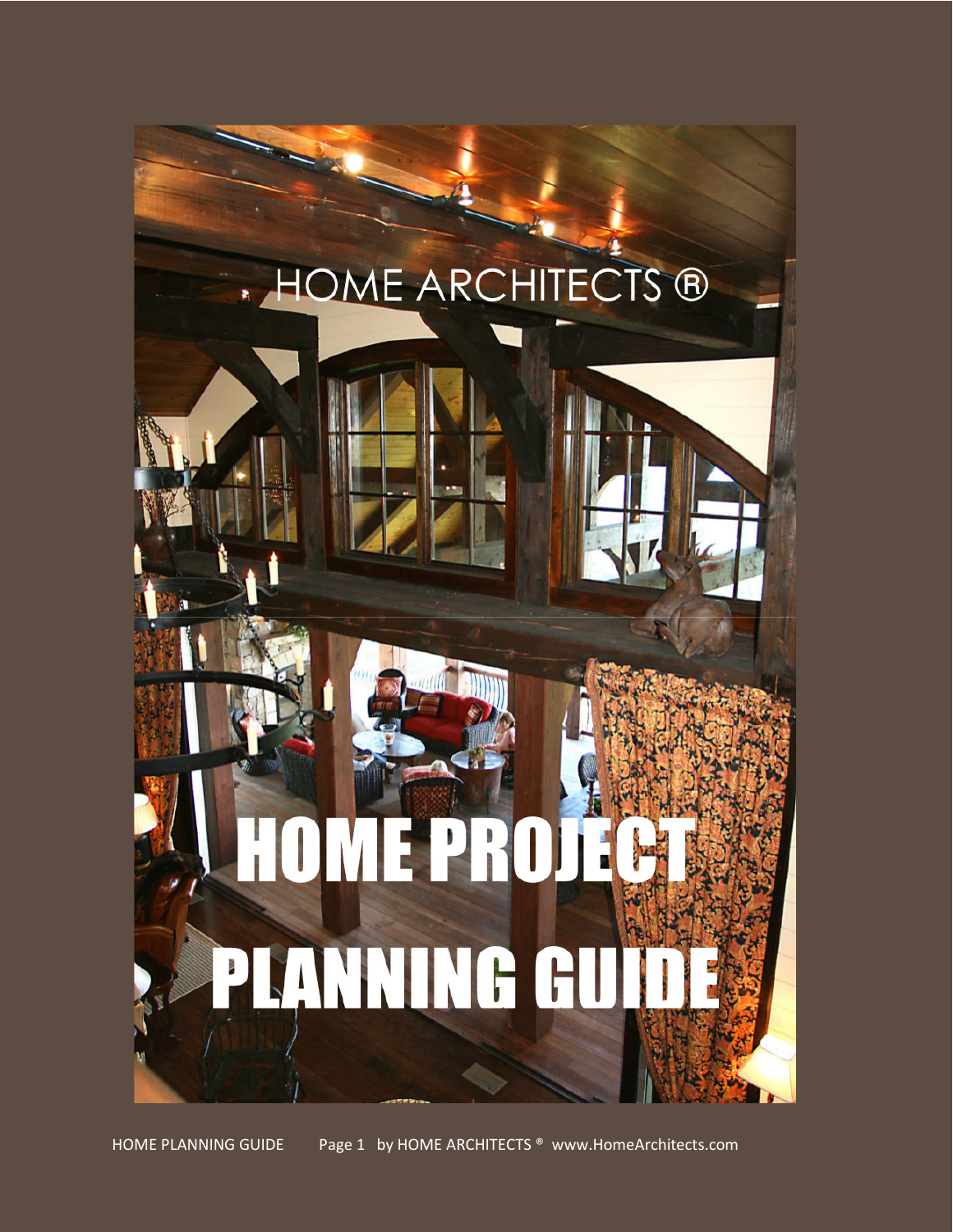# Home Project Planning Guide

 © Copyright 2014, Home Architect, PLLC, All Rights Reserved Worldwide First online publishing February 2014 from the USA, on the HOME ARCHITECTS ® website. HOME ARCHITECTS ® is the registered trademark of Home Architect, PLLC.

Contact information:

Rand@HomeArchitects.com 1 . 828 . 269 . 9026 www.HomeArchitects.com

E-books by the HOME ARCHITECTS:

#### Home Project Planning Guide

Link to an online article that will allow you to download this book: http://www.homearchitects.com/home-project-planning-guide

#### How to Hire an Architect

Link to an online article that will allow you to download this book: http://www.homearchitects.com/how-to-hire-an-architect

#### How to Hire a General Contractor

Link to an online article that will allow you to download this book: http://www.homearchitects.com/how-to-hire-a-general-contractor

#### Client Centered Architectural Design Process

Link to an online article that will allow you to download this book: http://www.homearchitects.com/client-centered-architectural-design-process

#### HomeOwner's Guide to Managing the Design & Construction of Your New Home Link to an online article that will allow you to download this book: http://www.homearchitects.com/homeowners-guide-to-managing-the-designconstruction-of-your-new-home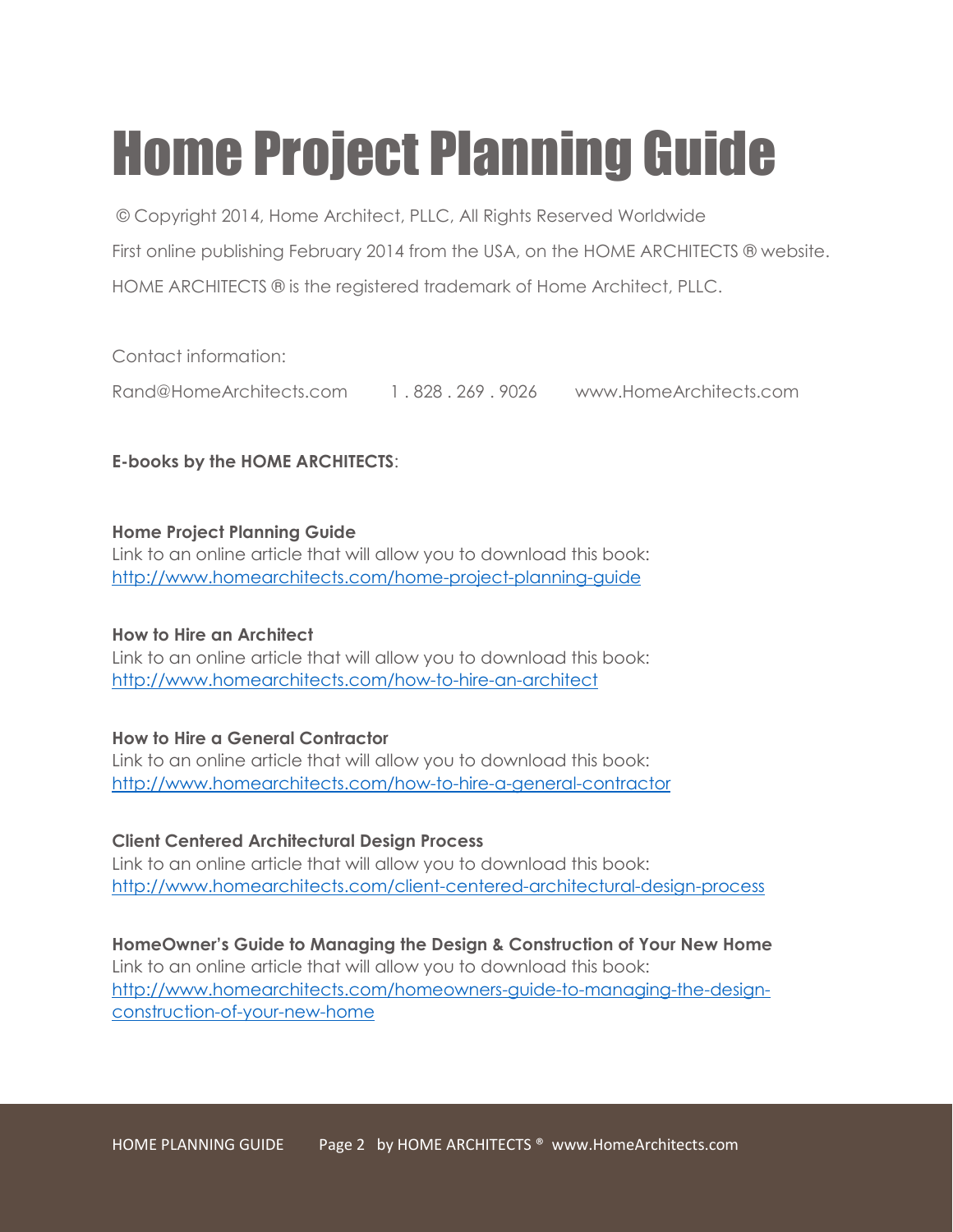# Home Project Planning Guide

### Table of Contents

Preface

- 1 GETTING READY: COMPUTER
- 2 PERSONAL CONTACT INFORMATION
- 3 PROJECT PROPERTY INFORMATION
- 4 SURVEY OF YOUR PROPERTY
- 5 YOUR LIFESTYLE
- 6 ROOMS/SPACES DESIRED
- 7 SPACIAL ADJACENCIES
- 8 COLORS/TEXTURES
- 9 DO NOT TEAR OUT LITTLE "PLANS" YOU SEE IN MAGAZINES AND SAVE THEM
- 10 THE RIGHT ARCHITECT CAN MAKE YOUR HOUSE LOOK LIKE ANYTHING
- 11 READ "HOW TO HIRE AN ARCHITECT" by HOME ARCHITECTS ®
- 12 ERGONOMICS
- 13 VEHICLES
- 14 BEST VIEW DIRECTIONS
- 15 CLOTHING & STORAGE
- 16 HEALTH
- 17 MATERIAL PREFERENCES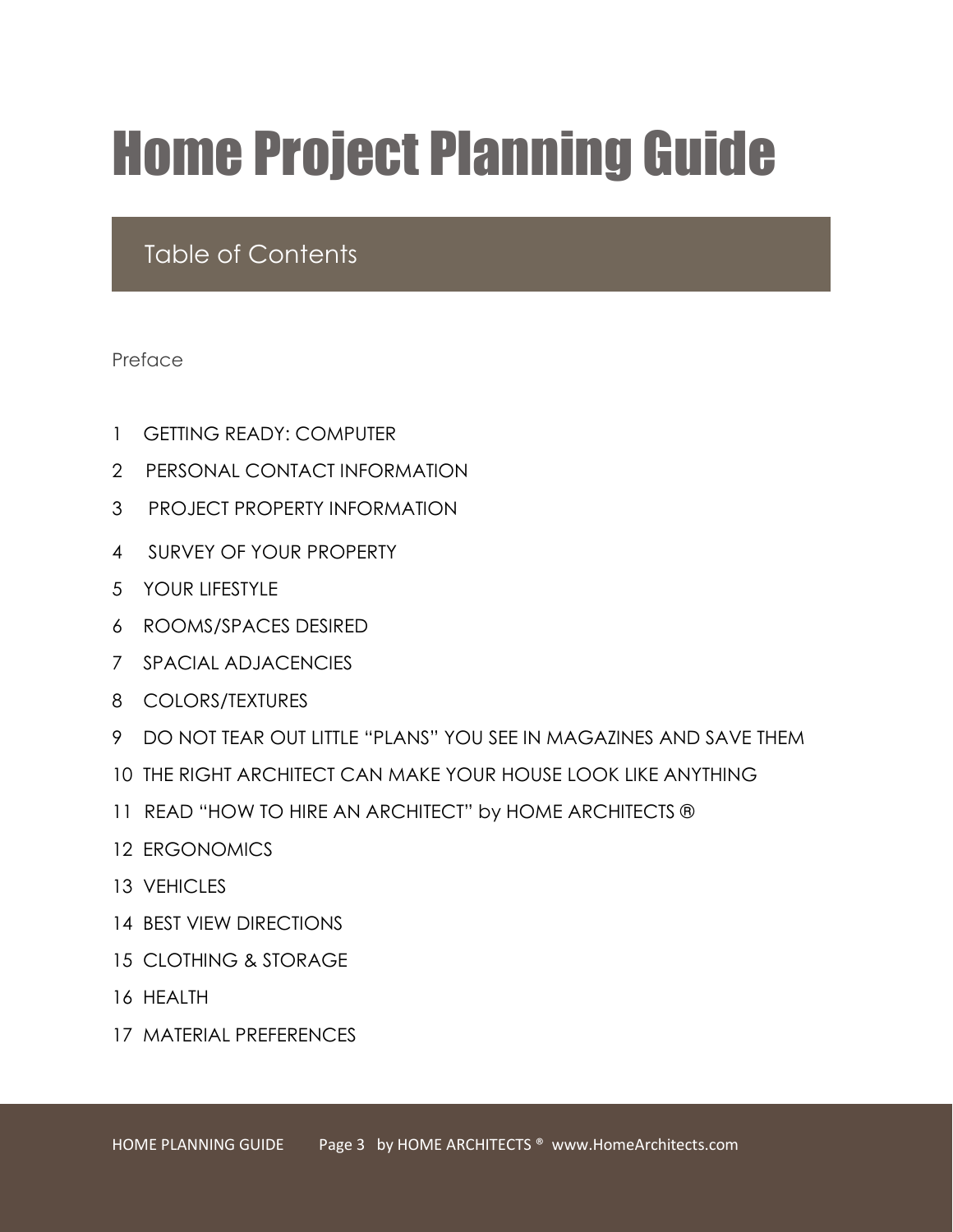- 18 BUDGET/CONSTRUCTION COST
- 19 SITE FEATURES
- 20 FIXTURES, TILE, WOOD FLOORING
- 21 TIME SCHEDULE
- 22 DREAMS
- 23 OLD FURNITURE

Afterword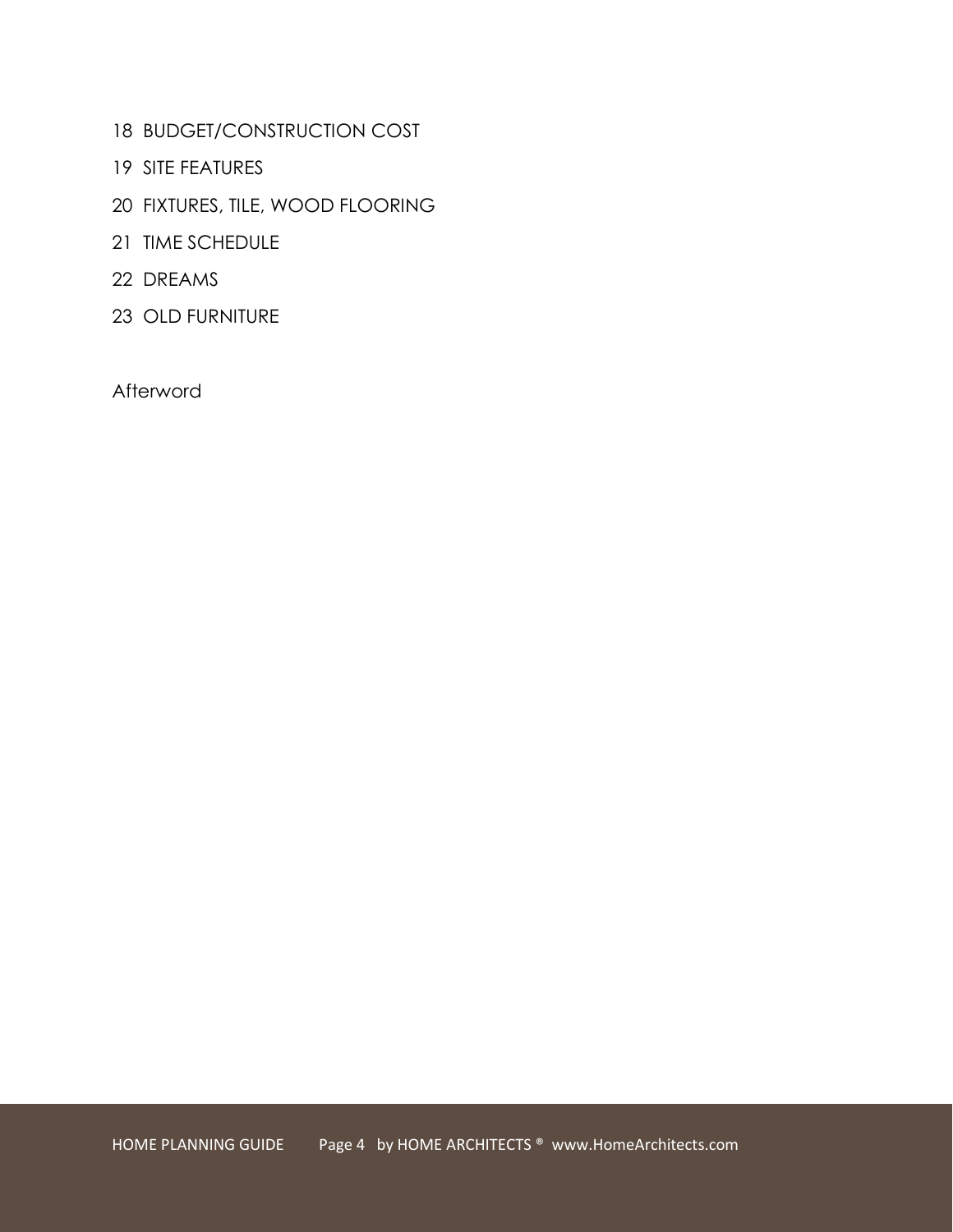# Home Project Planning Guide

### Preface

This e-book is based on mainly planning for a house. Whether for a new home for your family or a renovation; the intention is to help provide you with some considerations and a checklist for items to be addressed.

I am Rand Soellner, ArCH, NCARB, LHI, M.A. Arch, Senior Staff Architect with the HOME ARCHITECTS ®. I have been designing homes for over 40 years. I have been a licensed Architect since 1982 and am licensed in multiple states throughout the USA, and have been involved in the planning, design and/or construction of over \$3 billion worth of projects (of all types). In other words, I have a good grasp of what needs to happen to properly plan a residential project. I am going to provide you with the benefit of my experience and make you aware of several things that may end up being important for your project. You may even save some money. You certainly should be happier with the results of your project.

Now let's focus on YOU. This is about what you want. However, you as the Client and Owner of the to-be-designed house needs to make sure that you allow your Architect to do his or her job and let them design it for you. If you are the sort of person that prefers, instead to be a mass-consumer goods type of person that wants to spend endless hours poring over countless online existing "plans" and you think that somehow your answer is in those, you are headed in the wrong direction and are working against yourself. Why? Because NONE of those existing online "plans" was created specifically for you, your lifestyle, or for your land with your views and environmental features. You need to stop trying to short circuit the process and let the experts you hire (such as your Architect) do their jobs on your behalf.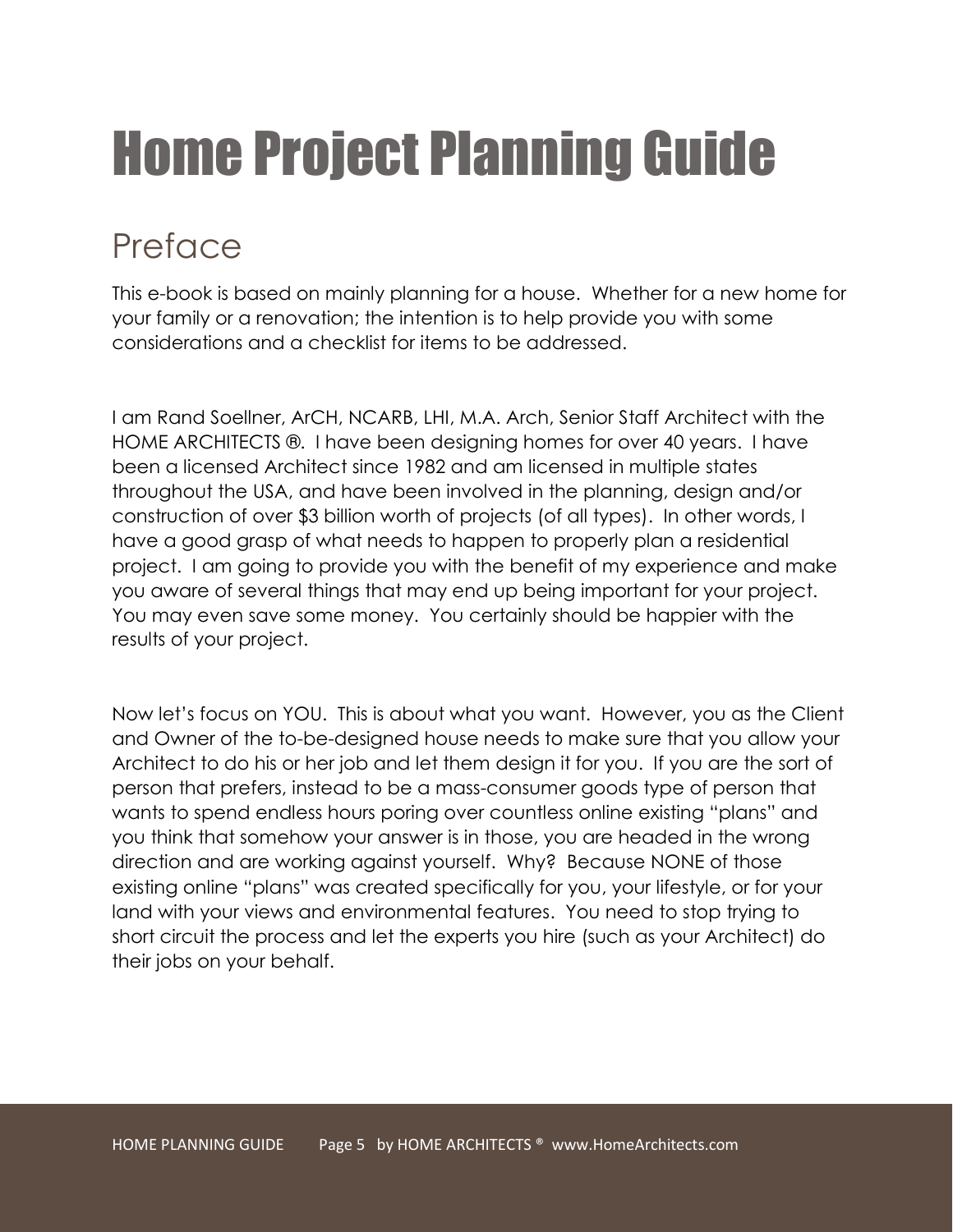And how do you know that your Architect will do it properly? Well, most competent Architects will begin by Programming your proposed house. Programming is you mainly talking and your Architect listening to what your desired lifestyle is/will be in the proposed new house, along with analyzing your property. That's the basis of a firm foundation for a result that incorporates what you need and want with what your land offers. But this book isn't really about the design process. It's about what YOU should/can be doing to provide good information to your Architect so that they have accurate information from you so that they can do their job well. The design of a home is one of the most complex architectural tasks an Architect can undertake. Let the professional licensed Architect do it for you.

And you know what? If you don't want to do anything suggested in this book, your Architect will do it all for you. No problem. But if you are the sort of person that prefers to be busy doing something to get ready for events in your life, then this book is for you.

Okay, so what sort of information can you think about, then list prior to your Architect starting? What should you know about yourself before proceeding with the project? That's what this book is all about. Let's get started.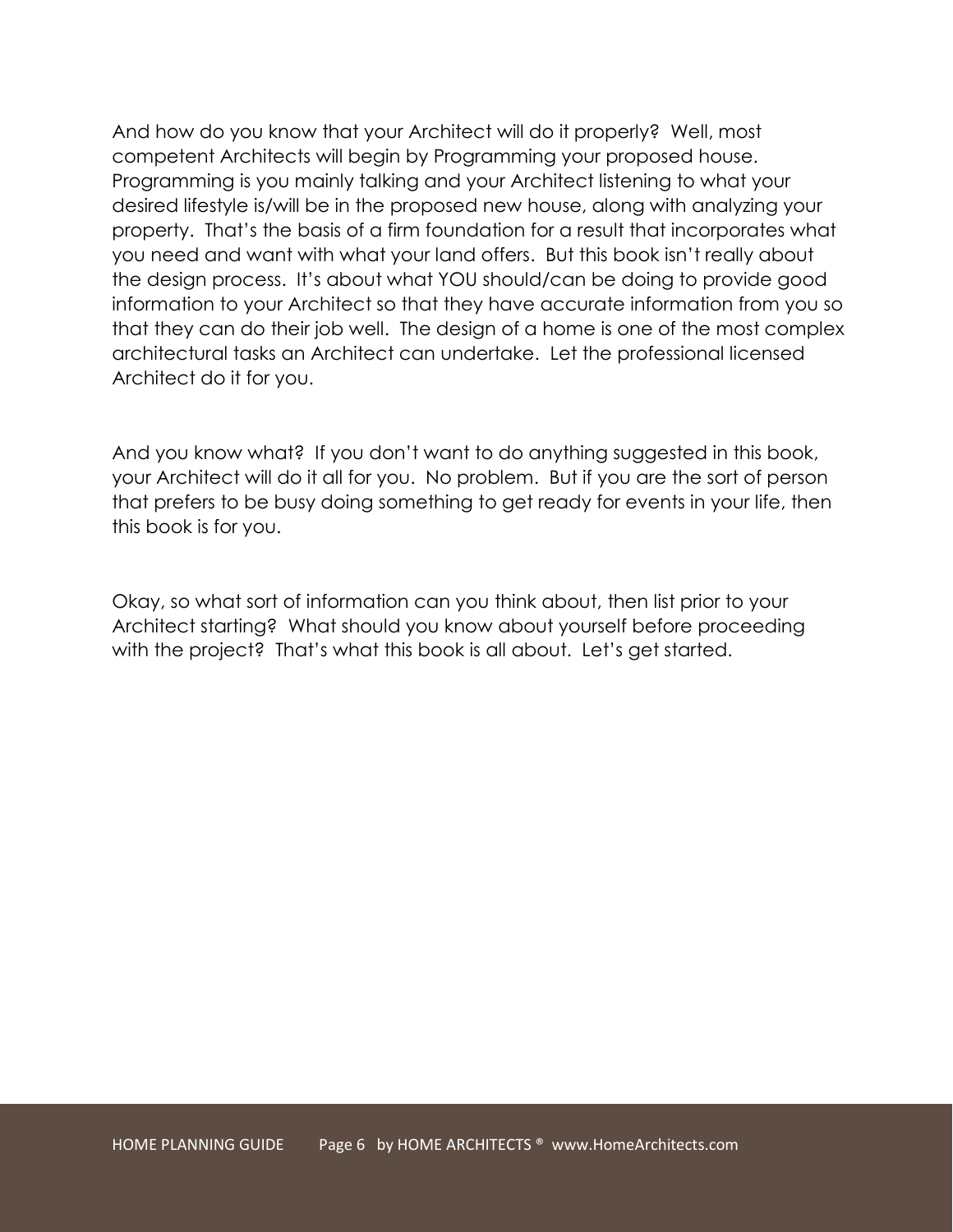# Home Project Planning Guide

### 1 GETTING READY : COMPUTER

Turn on your computer.

Turn on your computer and call up either MS Word or MS Excel. Either one of those programs should work well to document your initial information. You are simply providing preliminary information to assist your Architect and get things started on the right track. Some of these items may seem very routine, but they are all necessary.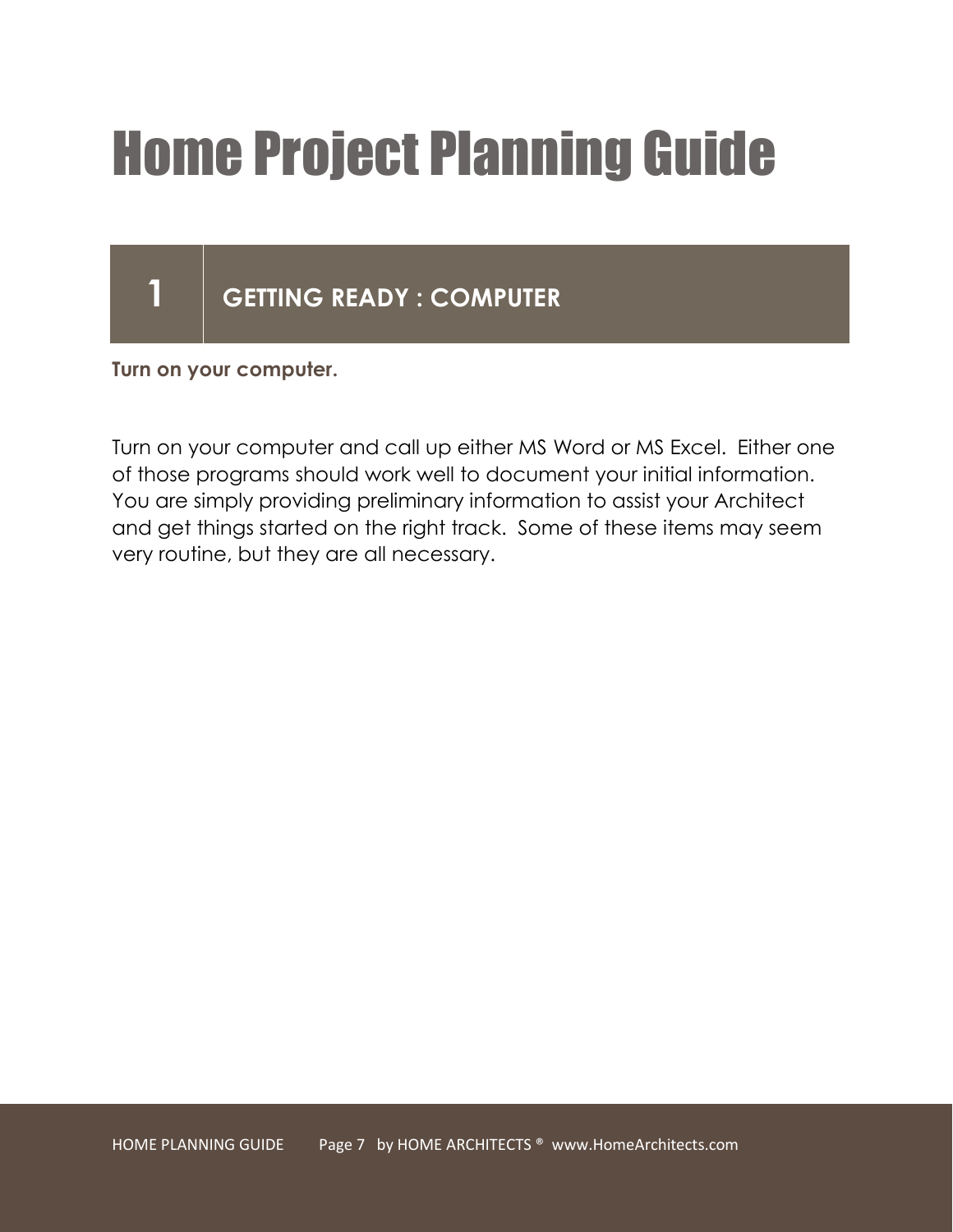### 2 PERSONAL CONTACT INFORMATION

List all your contact information.

#### NAMES

Type your full name (first and last) along with the name of your spouse and any children or other relatives or other people that may be living in the tobe-designed house. Indicate your ages.

### PHONE NUMBERS

Type your home and cell phone numbers, identifying whose phone is whose.

EMAIL ADDRESSES

Type your email addresses (one for each spouse).

### ADDRESS(es) of PRESENT HOME/MAILING

Type your present mailing address (for you and your spouse) and physical address for US Mail and FedEx/UPS. This will facilitate communications and deliveries between you and your Architect.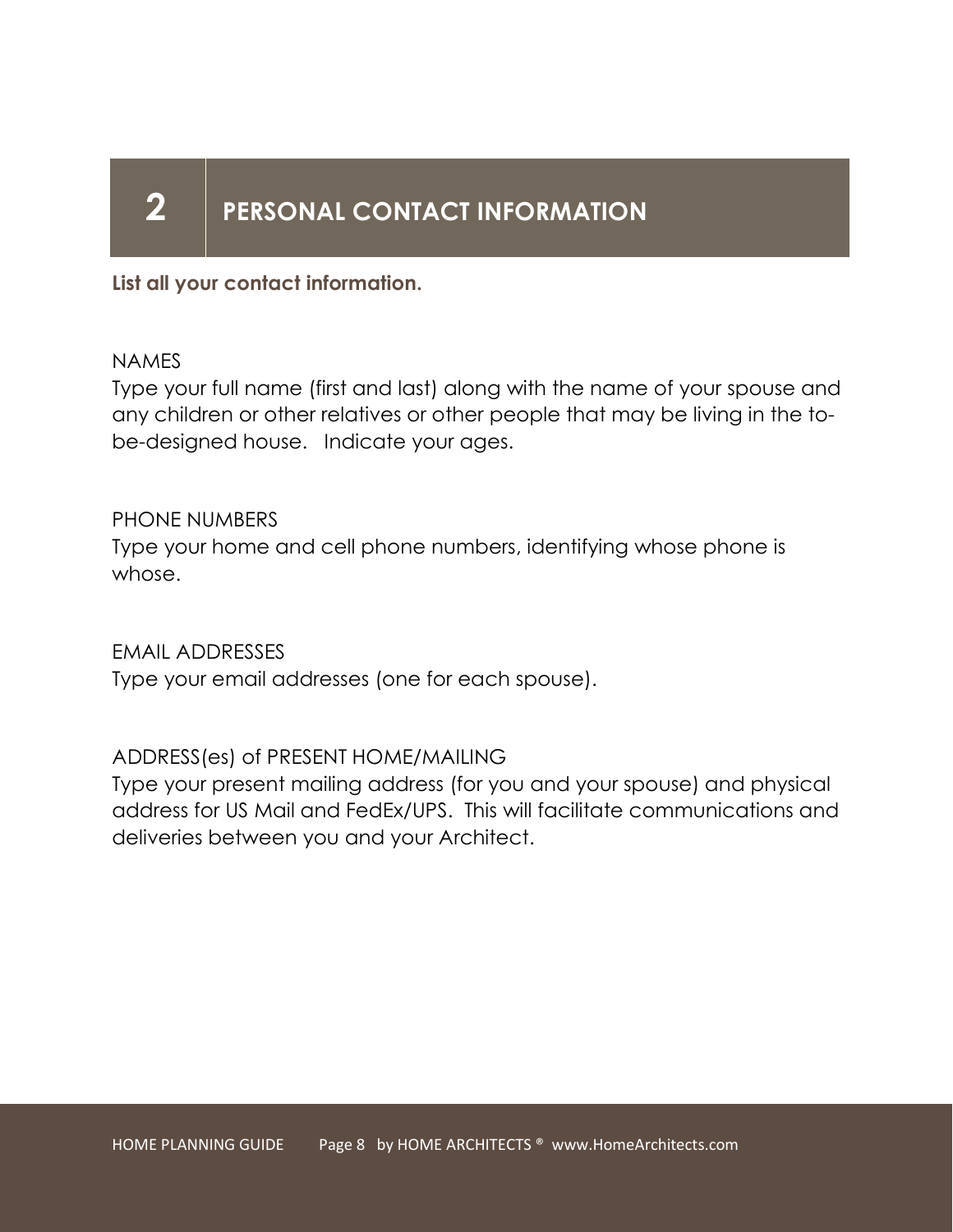### 3 PROJECT PROPERTY INFORMATION

Provide location data of your land.

### ADDRESS OF PROPERTY FOR THE PROJECT

Type the 911 address of the project land, if you have that information. This may not be determined until the home is built and the local County determines the address. However, if you cannot obtain the final address, provide the Subdivision name and lot number and a PDF image of the lot within the subdivision site plan, illustrating where it is and the names of the surrounding roads/streets and highways.

### NEAREST LARGE AND MINOR INTERSECTIONS

Type the names of the streets at the nearest intersection closest to the land. Type the nearest major highway intersection.

#### COUNTY, CITY, TOWN, STATE

Type the name of the County, City or Town or Village and State where the land is located.

#### DIGITAL LATITUDE & LONGITUDE

Get on Google Earth and find your land. Locate the exact place where you enter the land from the nearest roadway. Look in the lower right hand corner and type the coordinates for the Latitude and Longitude exactly as you see them. Do NOT use the minutes (') and seconds (") format. Record it all in digital format (35.667891\*, -83.567390\*). Do a screen capture (Cntrl-Alt-PrntScrn), then paste that image onto your file page you are typing. This image will help the Architect and others locate your land in the future.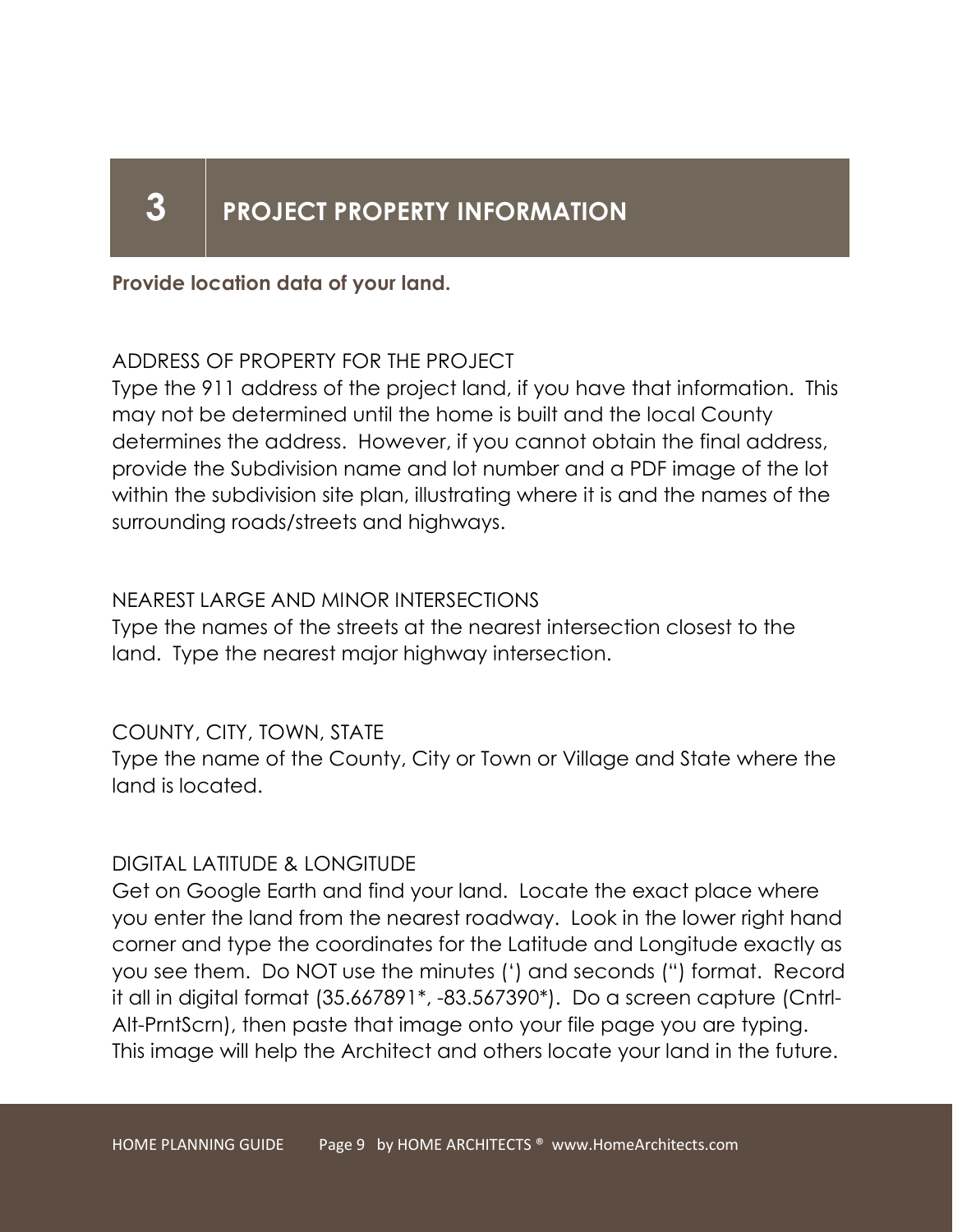#### PROPERTY BOUNDARY

Try to find some means of depicting the boundary of your land. There are some crude tools on Google Earth to help you with this. Or get on the phone or Skype and have your Architect draw this for you, with you guiding them. They have no way of knowing where your property lines are without your guidance or a survey.

### 4 SURVEY OF YOUR PROPERTY

#### A Survey is necessary.

You absolutely, positively will need a land survey. You may think that because you own 5, 10 or 100 acres or more that your improvements will be located nowhere near your property lines, so there is no need for a Survey. Nothing could be further from the truth. Read this article: http://www.homearchitects.com/why-you-need-a-survey

What you will discover is that there are building setbacks from septic fields, septic repair field reserve areas, water wells, easements, road ROW (Right Of Way), along with underground and overhead power lines, phone lines, sewage and water pipes, ponds, rivers, streams, lakes and other bodies of water, whose edge and flood height need to be shown on surveys (typically required by local ordinance). Also, you need to have topography, which can consist of many different features, but often mainly is considered as the land contours, so that your Architect can design the heights of your home's floor levels, driveways and other features so that they don't flood or become damaged by rainwater moving over the final grades on the ground. The only way to accurately accomplish this is with a topographic survey. You may have certain trees that you regard fondly and want to preserve, or your HOA (HomeOwner's Association, if there is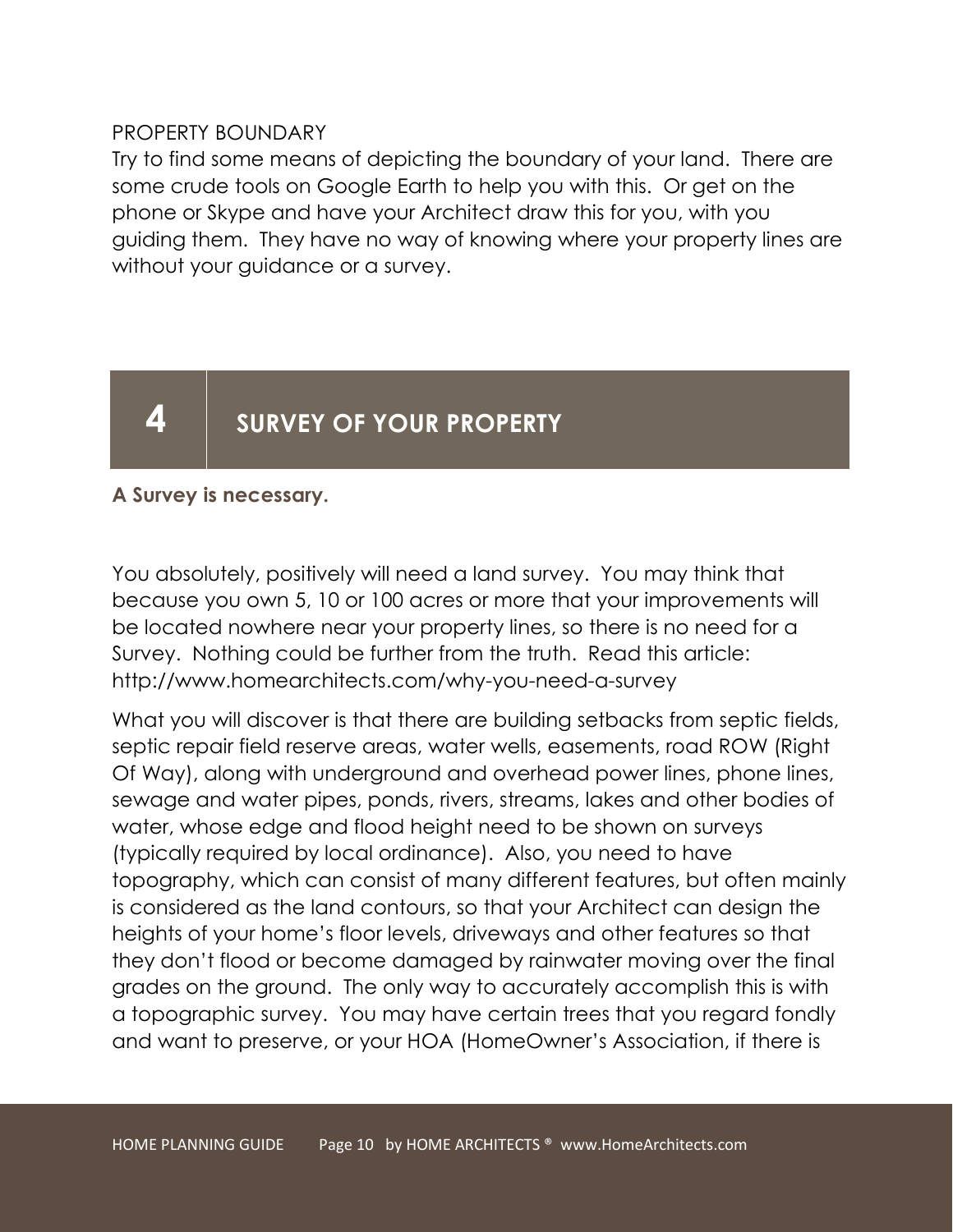one) may require you to document trees on a survey prior to removing. You should not commission a Surveyor alone. You should suggest perhaps the names, phone numbers and emails of 3 local Surveyors to your Architect, who will then contact them and provide each of them with the Architect's List of Survey Requirements. This list of Survey requirements from the Architect will insure that the Surveyors understand the scope of their work, prior to quoting a price to you and prior to them appearing on your land to perform the work.

And no Architect should begin official work on a project without having a Survey. The Survey needs to be electronic, probably in an AutoCad format, which is what most of the world uses for design and engineering software. Your Surveyor should only provide their survey electronically, in compliance with the Architects List of Survey Requirements. Paper is a waste of time. Your Architect will draw on top of the electronic survey on his/her computer software. Your local County or City will require that you submit a Site Plan for your building permit. Your Architect uses the Surveyor's Survey as the Base Map for his Site Plan. The Survey illustrates what you have existing. The Site Plan indicates what improvements are being made to the Site.

The Survey may be obtained after your Architect walks your property with you, if there isn't enough time for the Survey to be created before then. Make sure you allow your Architect to manage the Survey acquisition so you won't have to pay your Surveyor to return to your land to obtain information that your Architect requests in his List of Survey Requirement.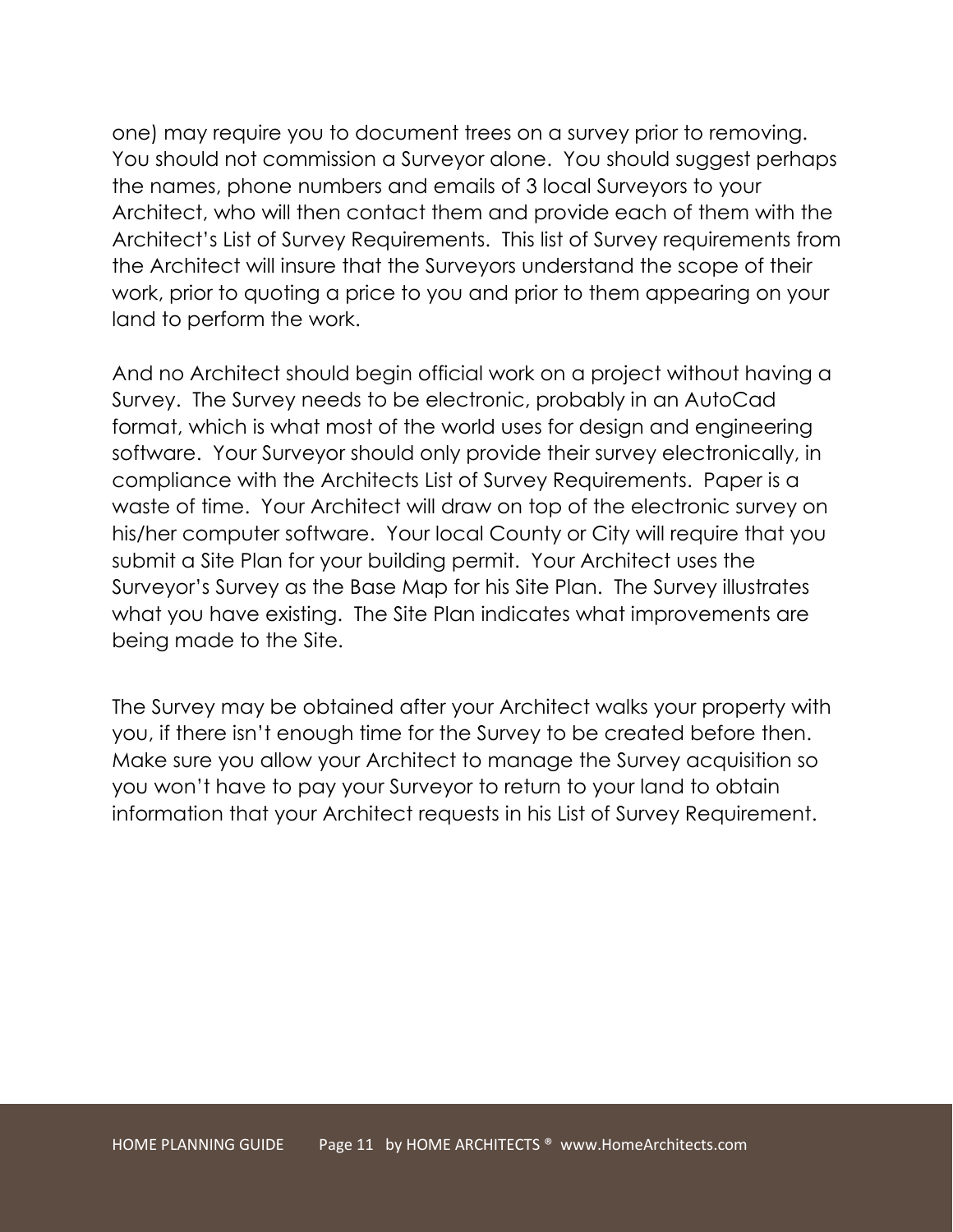### $5$  | YOUR LIFESTYLE

The new home should be based on YOUR desired Lifestyle and property characteristics.

This is the type of life and activities you would like to be able to engage in and around your new home. Do not allow your existing lifestyle to damage what you want it to become. In other words, if your present circumstances are inhibiting what you want to do, DREAM NOW of the way you would like things to be for you in the new house.

HOBBIES: List any hobbies that you have or that you want to have in or around the new home: Astronomy (I am designing a house for a client who wants to enjoy astronomy of planets in our solar system, for instance), sewing, stained glass, wood working, ceramics (kilns and other apparatus), epicurean cooking, exercise (such as in home gym equipment) and the like. And beside each of these activities, list equipment that you feel might help you enjoy them, including makes and model numbers and obtain electronic manufacturer's cut sheets of them so that your Architect can help program and plan for them on or around your proposed home.

Don't forget the outside. You may want walking or jogging trails, right on your land. You may want a quiet special place on your land for you to engage in spiritual contemplation, or a quiet room with a great view in which to write books or poetry. It's really up to you. What do you want to do in this house and around it, on your land? Think about it and list the things that you KNOW you want to do. Perhaps you do them now, but feel you could do them better in a newly built environment, specially tuned to suit your needs. That's part of the joy of having a new home designed to meet your desired Lifestyle.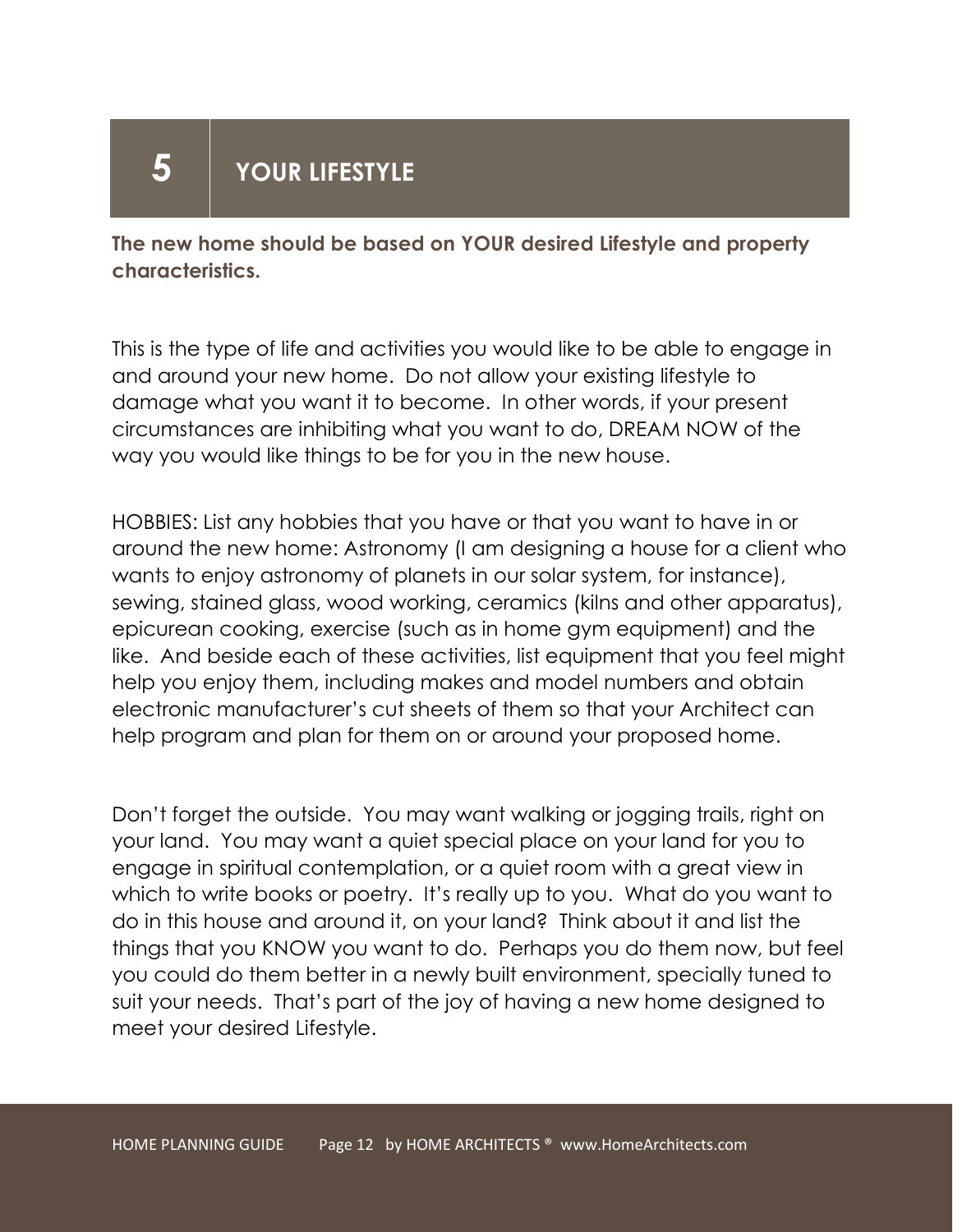MAINTENANCE: Part of your desired Lifestyle may also involve minimum maintenance of the proposed house and grounds. Say so in your desired Lifestyle list.

PRIVACY: you should indicate if you wish to be able to see and talk to other people passing by your property/house, or if you would rather prefer total privacy.

ACOUSTICS: you only want to hear the sounds you make or you would like to hear the sounds of nearby vehicles and people.

VIEWS: entirely private of nature, or being able to see what neighbors are doing.

CASUAL OR FORMAL LIFESTYLE?

DO YOU ENTERTAIN OFTEN?

WOULD YOU LIKE YOUR HOUSE TO BECOME THE CENTER OF YOUR EXTENDED FAMILY'S HOLIDAYS?

OTHER considerations only you can think of that are important to you:\_\_\_\_\_\_\_\_\_\_\_\_\_\_\_\_\_\_.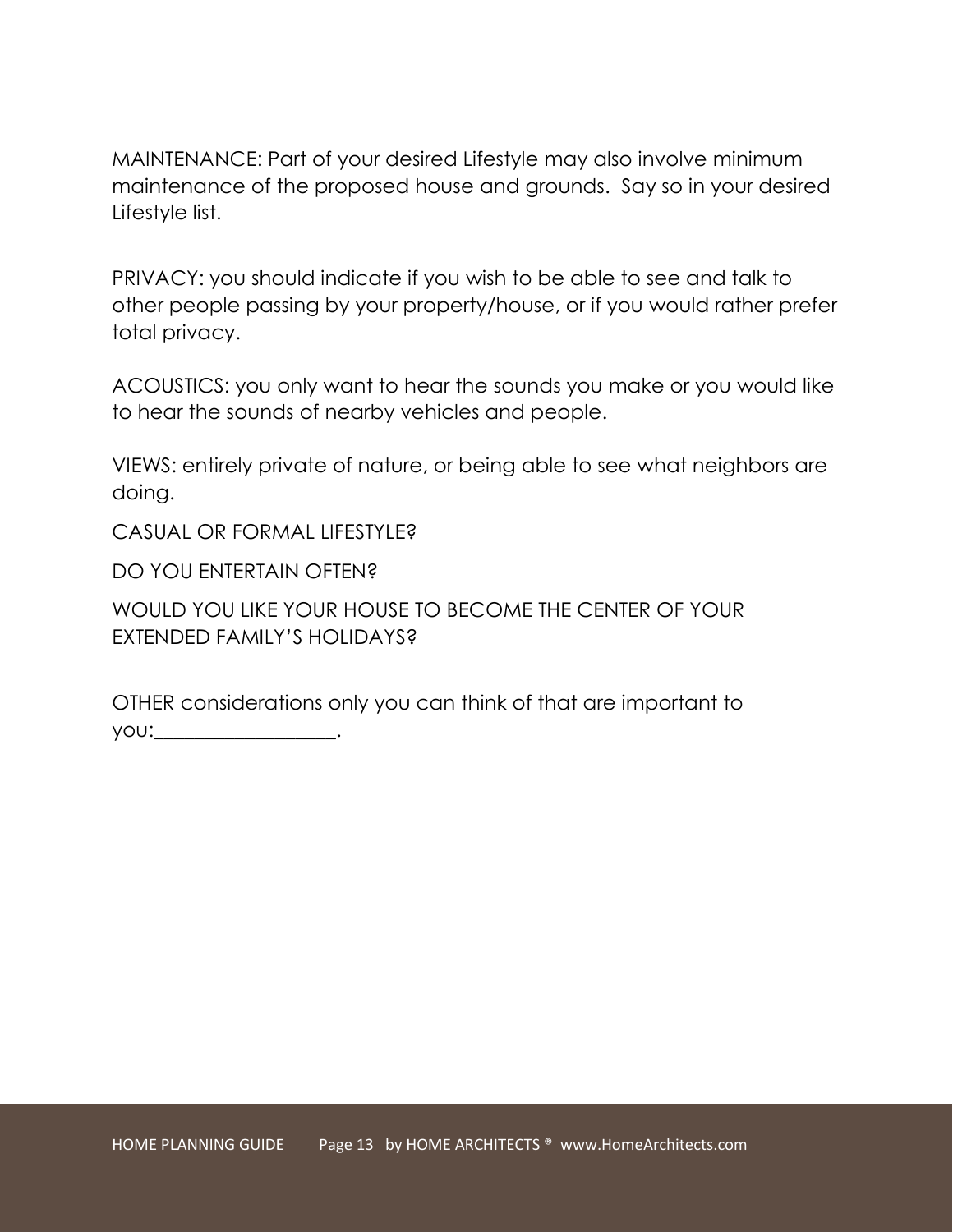### 6 | ROOMS/SPACES DESIRED

List the rooms and spaces you would like.

List what rooms and spaces you believe you want in your new home. Here is an example list:

Garage: 3 car, but for only 2 vehicles. The last bay will be for working on projects and storing things.

Front Porch: mainly a covered entrance for arriving guests, however, I might like to enjoy sitting there once in a while. Perhaps room for 2 to 4 rocking chairs or a bench. I would prefer that the porch be a little elevated from the driveway.

Foyer: a place to receive guests. A nearby coat closet would be nice and functional. I would prefer to have either a single wide entrance door of 42" width x 8' height, or a pair of 36" wide x 8' tall entry doors. Would prefer entry doors to be solid wood with some sort of a hinged speak-easy panel (covered with security bars) that allows me to see, communicate with people on the Front Porch without actually opening the door(s).

Kitchen: large, with at least 4'-6" to 5'+/- between counters.

48" wide range/double oven.

Two 36" wide stainless steel refrigerator/freezers.

Farmhouse double basin sink with window looking outside.

Large island to seat up to 6 people on guest side. Double basin sink on island.

Most of kitchen open to Great Room – Dining- Living area.

All sinks to have a nearby dishwasher and recycling/trash receptacles behind lower cabinet doors.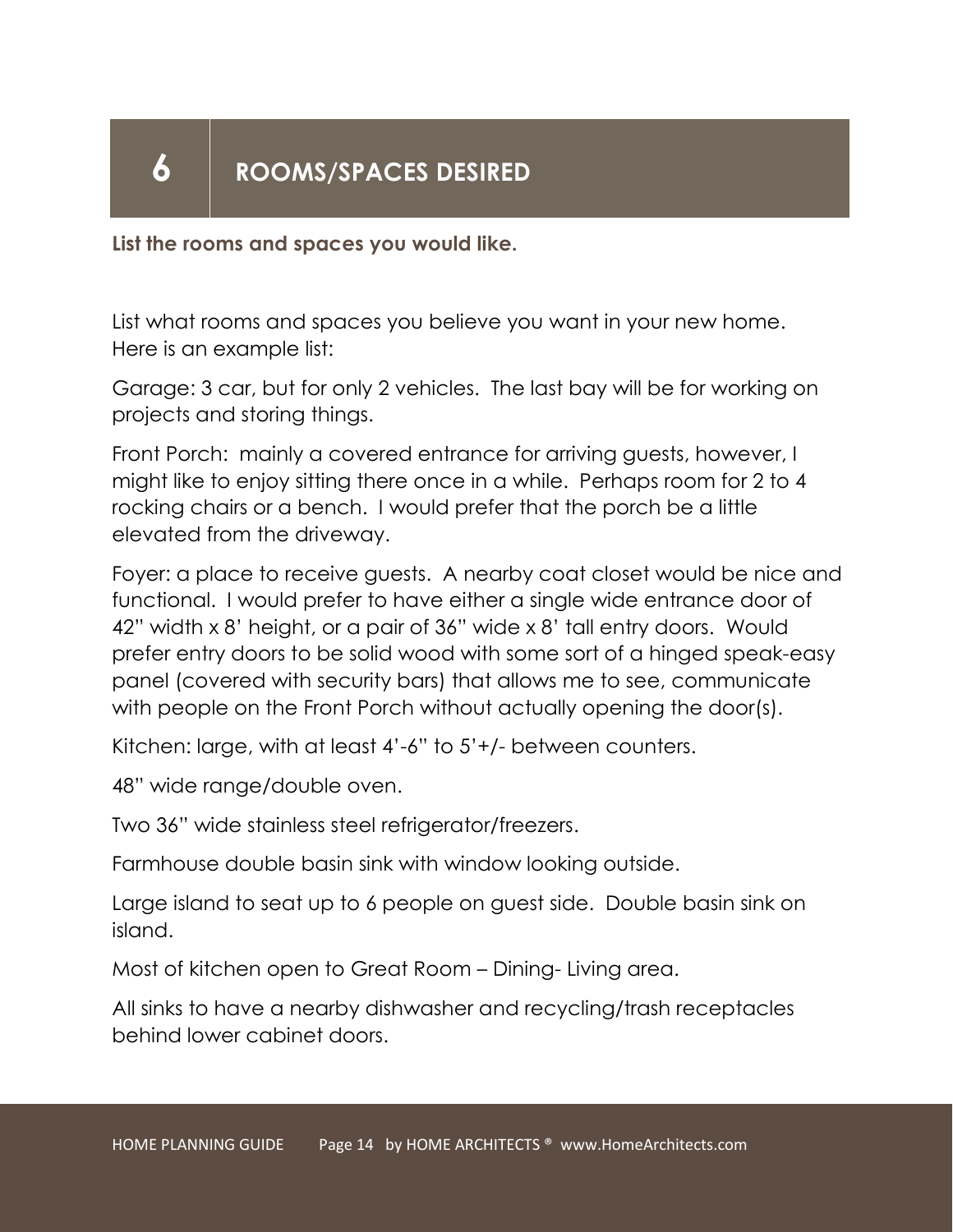Built-in spice racks (exposed) on either side of main range, built into cabinetry.

Task lighting under upper cabinets.

Painted cabinet faces on island.

Stained cabinet faces on remainder of kitchen.

Granite counters.

Some sort of special feature over and to sides of cooking range.

Vertical stack of MW oven, waist-high wall oven, warming drawer, steaming oven.

More… You decide…

Pantry: walk-in pantry room next to Kitchen that also may be the main Laundry room, however, the Architect may be able to have alternative shemes for the Laundry that result in more efficiency, such as proximity to the Master Suite.

On and On. . . Your Architect will take this list and compare it with your land and your other comments and may possibly suggest additions or amendments based on his perceptions of your desired Lifestyle, for your consideration. But this is an excellent starting point.

Note: if this is too technical for you, your Architect can do this for you.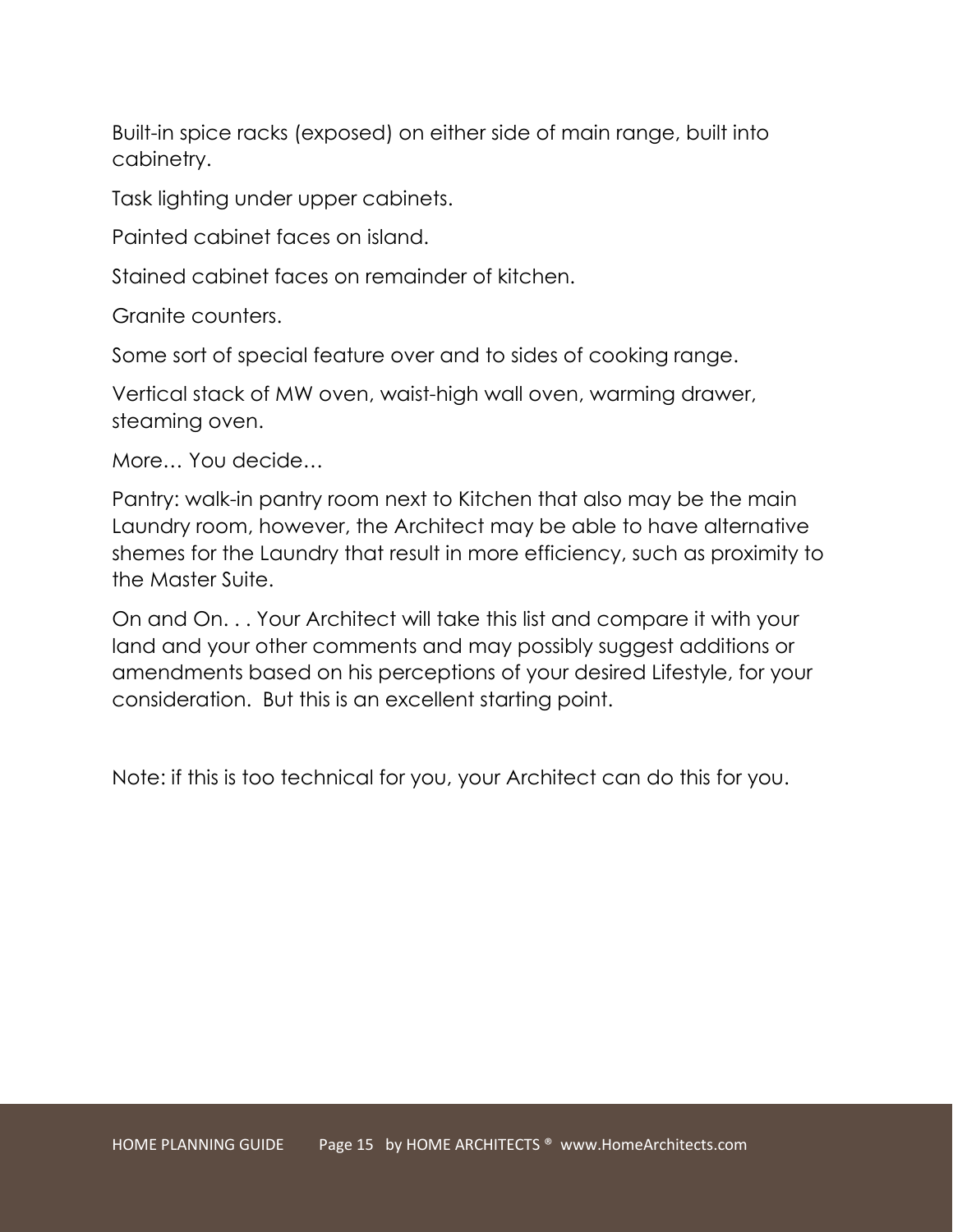### 7 SPACIAL ADJACENCIES

#### What rooms & spaces should be next to each other?

You may want to give some consideration as to what spaces and features you have listed above, that you would like to have next to what other spaces. Here's a few ideas to get things going:

Garage next to Kitchen.

Foyer next to Front Porch.

Dining and Hearth Room (Living Room) next to Kitchen and next to Rear Porch.

Master Bedroom next to Rear Porch.

Master Bedroom next to Master Bathroom.

You may not have the desire to go through much of this. It is easy for Architects; not so easy for others to do. Your Architect can handle this for you and will. However, if you have particular adjacencies that are important for you, you may want to at least list those.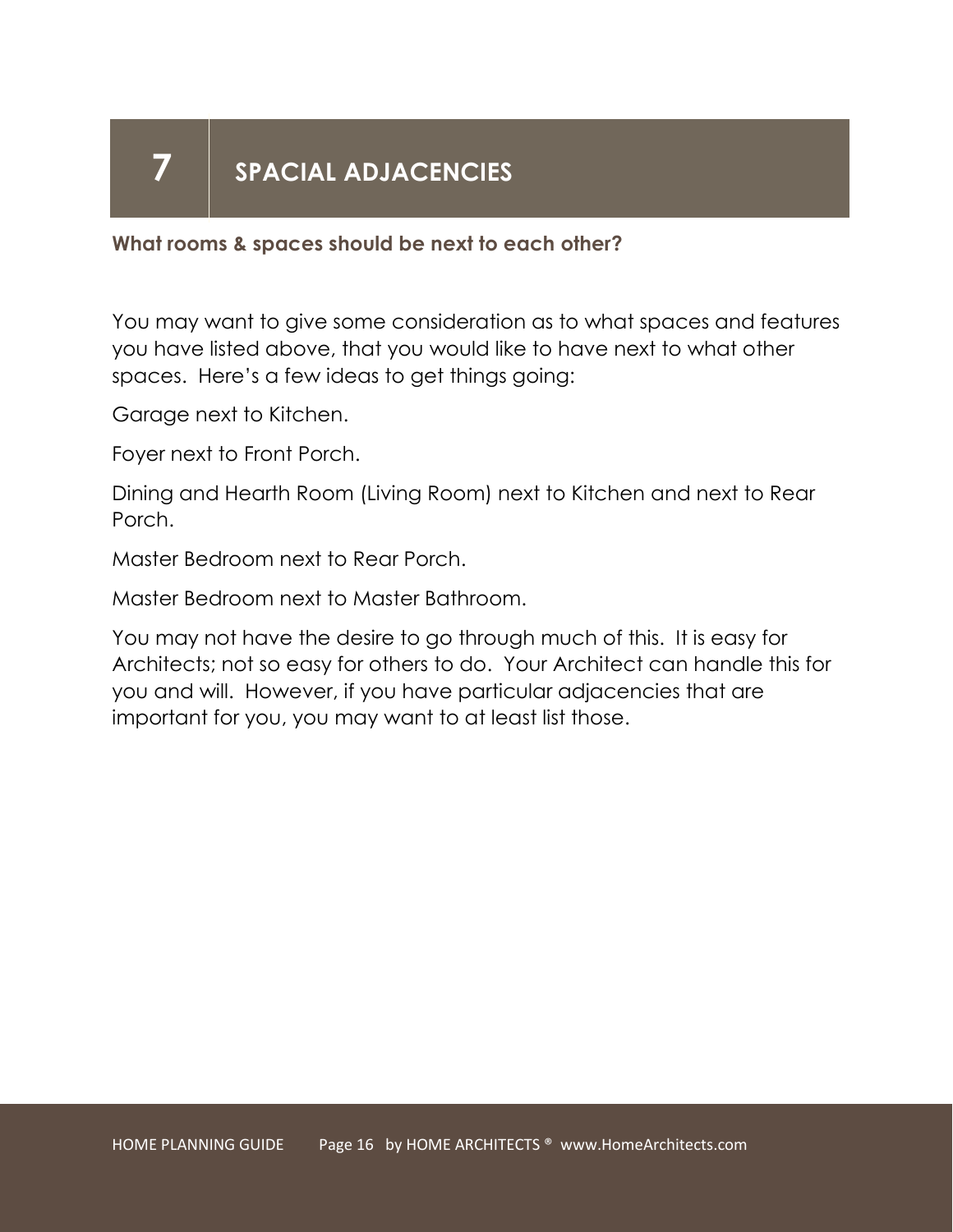### 8 | COLORS/TEXTURES

Samples can help you with this.

Tear off samples of colors and textures of materials you like and put them into a folder. These may or may not assist the final color selections, based on how the project takes shape.

### **9**  $\parallel$  do <u>not</u> tear out little "plans" you see in MAGAZINES AND SAVE THEM

Your time is worth more than this.

See the Preface to this book. This is a waste of your good time. You are special. You are unique. Your land is unique. Please allow your Architect to arrange your desired spaces in such a way that is responsive to your desired Lifestyle and to your land and its topography and views. Giving your Architect a bunch of little plans or emailing him plans that you see on the Internet is like someone sending their doctor WebMD procedures for their upcoming heart surgery. Let the professionals do their job on your behalf. This books lists everything you want to think about and share with your Architect. Mainly it consists of what makes you special, your project functional, and your dream home objectives.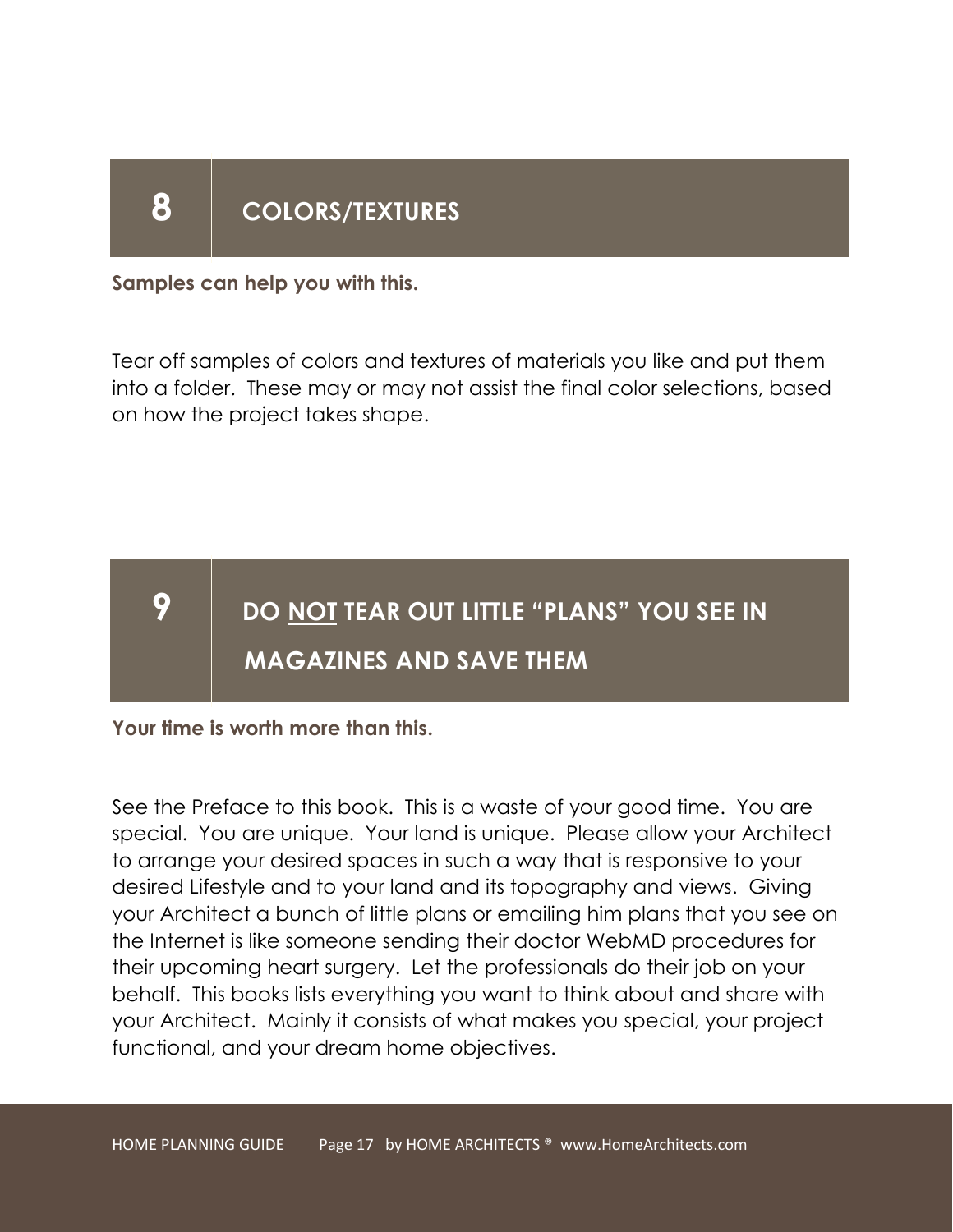### 10 THE RIGHT ARCHITECT CAN MAKE YOUR HOUSE LOOK LIKE ANYTHING

Trust them.

A really good Architect can make any floor plan have elevations that look like any particular style you might enjoy. You do not have to have a particular floor plan in order to have a particular "Look" or style. Let your Architect do his/her job for you. You probably selected your Architect because you liked the way his or her designs looked.

### 11 READ "HOW TO HIRE AN ARCHITECT" by HOME ARCHITECTS ®

That book tells you how to do this.

This will help you find the right Architect for your project. Here's where you can find this online book:

http://www.homearchitects.com/how-to-hire-an-architect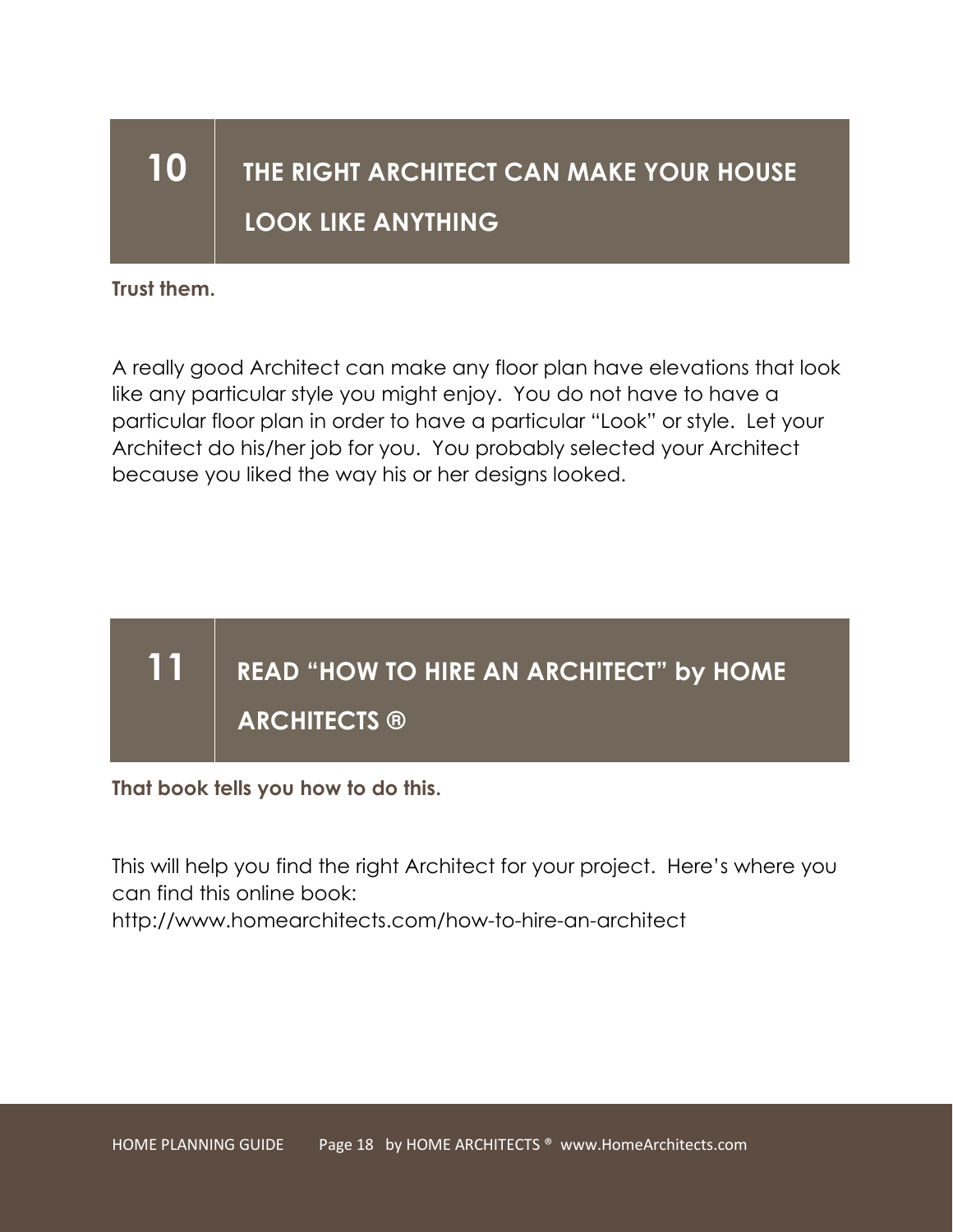### 12 ERGONOMICS

### Your body counts.

For you and your spouse and for anyone else that will be living in the house for an extended period of time:

Take a measuring tape and measure:

Height of the back of your lower leg when you are in a sitting position. This should be somewhere around 18".

Height above the floor of the center of your eye level from both a standing a sitting position.

Width of your shoulders (probably 16" to 20" unless you are a pro league linebacker).

Record your weight.

Indicate your height when standing and sitting (the floor to the top of your head).

Indicate the height of your comfortable front reach in terms of height (from the floor) and length (from your main body/chest).

Record any mobility issues you or others in your family might have, or that may affect certain visitors, like aged parents. Some Architects (like the HOME ARCHITECTS ®) design for aging in place and all of their projects are Accessible Friendly.

Take a full body photograph of you and your significant other/family and attach to the file as a JPEG, or paste directly onto your list.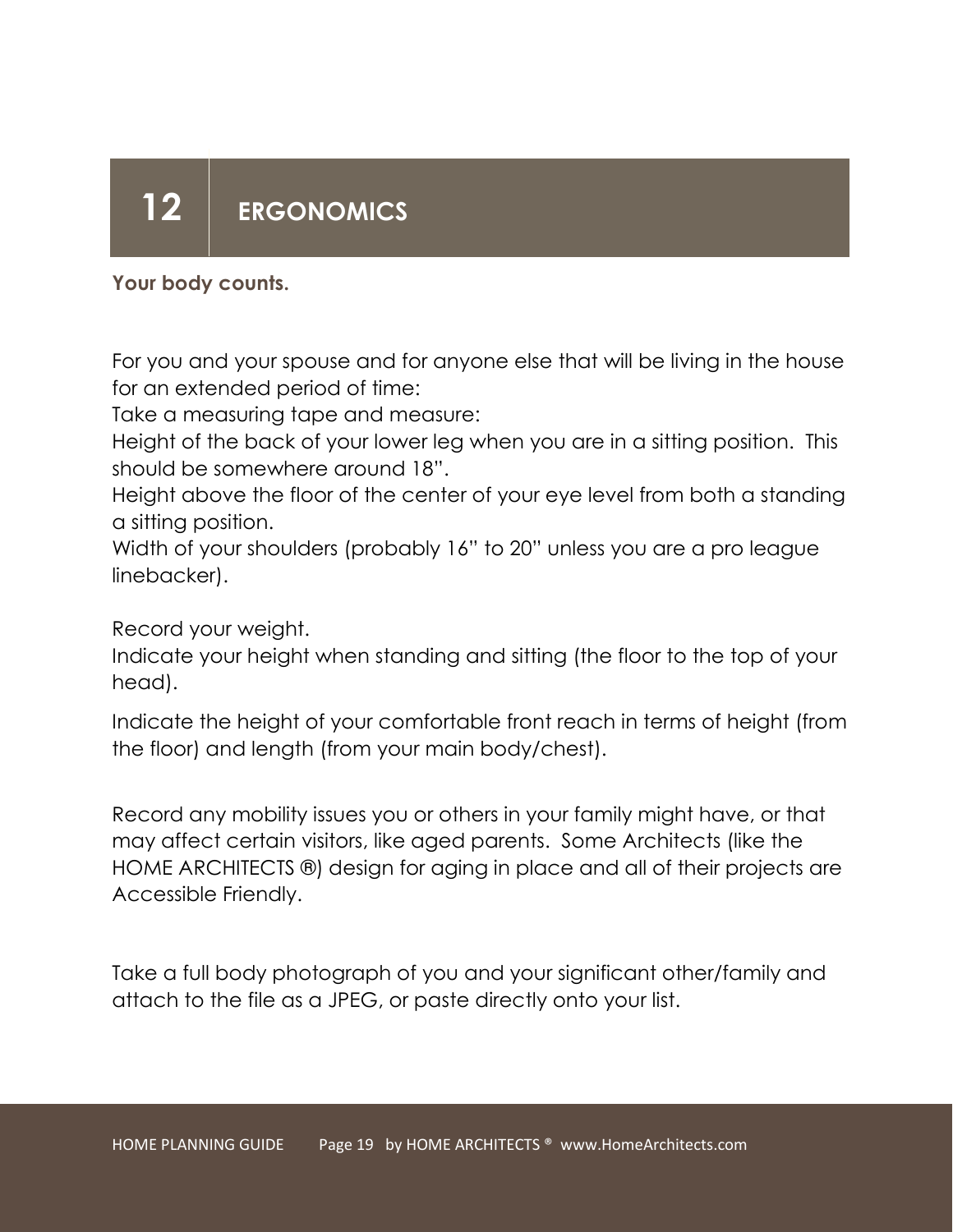# 13 VEHICLES

#### Describe your vehicles.

Indicate the make, model and year of the vehicles that you intend to park in any planned-for garage, porte-cochere, driveway or parking area. Do not assume that your Architect understands that you drive a real military Humvee unless you tell him, in writing.

Indicate the length, width and height of each of these vehicles. This will impact the width, height and length of your garage. For instance: most "builder" garages are often 20' square. Since a Ford F-150 crew cab is 20' long, that's not going to fit, if that's what you want to park there. Your Architect will size your Garage to fit what's going into it, if you provide that information. Make sure you note any special lighting you may have above the vehicle roof, if any, as that will add to your required clearance.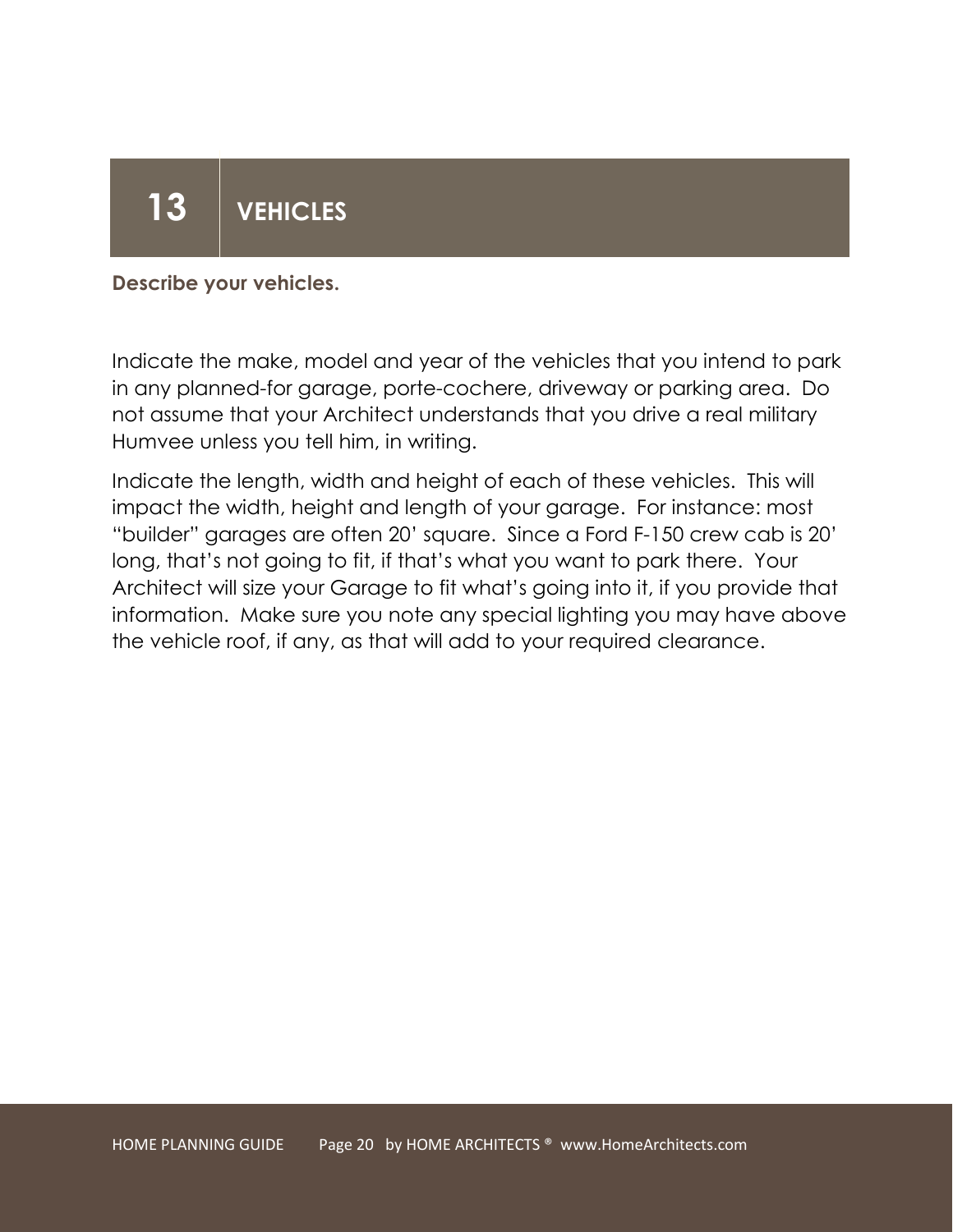### $14$  BEST VIEW DIRECTIONS

Indicate your views.

If you are intimately familiar with your property and if you KNOW what you want to be looking at from your proposed new house, the next time you are there, take a compass with you and accurately record the best view directions and note them in your Planning Checklist under this item. Also, record the compass directions of anything you do NOT want to be looking at, such as power lines, roads, neighboring houses and other features. Note: record the compass directions twice:

First as a bearing: 0\* to 360\*, with North as 0\*

Second: \_\_\_\_\* West (or East or South or North) of South or North (or other cardinal direction). This helps to verify the direction.

### 15 CLOTHING & STORAGE

List your LF.

List the LF (Linear Footage) of the amount of clothing you would like to store in each of your various closets. Note that your Architect will likely double or triple your storage capacity through his intelligent use of multiple levels of storage rods and shelves, depending on the available heights in your proposed house. So: just list the Length (LF) of room you want for hanging clothes rods and for shelving length of particular depths. List the LF of storage for other items you may wish to provide for in the house. Note the purpose.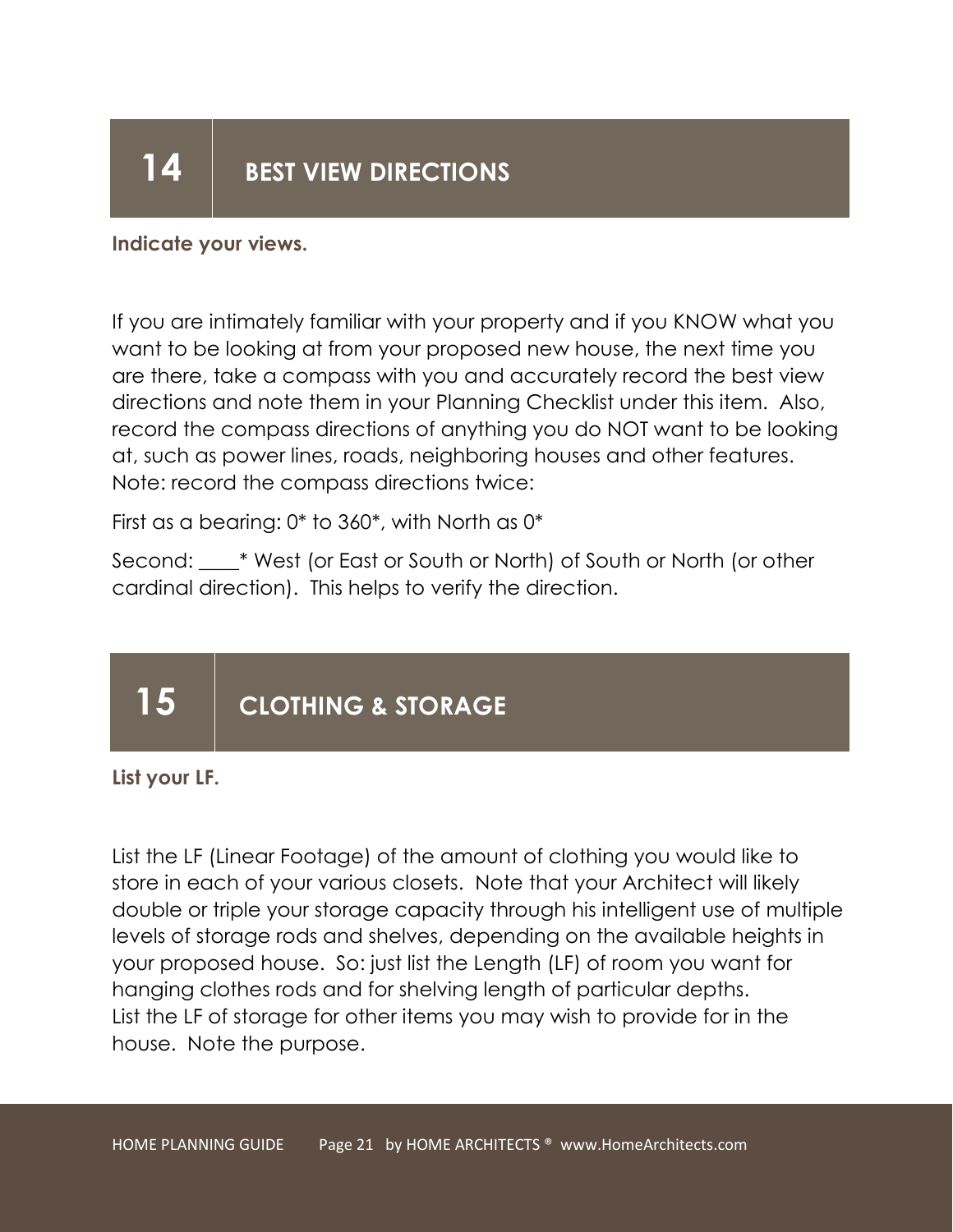## $16$  HEALTH

#### List your health issues.

List any health problems. For instance, if you have COPD (Chronic Obstructive Pulmonary Disease ), or asthma, your Architect needs to be especially careful of the chemical makeup of the items of the project that could have off-gassing that could impact these illnesses. Do not entrust this to your Builder.

### 17 | MATERIAL PREFERENCES

#### List your preferences.

Much of this is going to be driven by cost, but go ahead and list the building materials that you like and would possibly enjoy seeing on or in your home. Be realistic. If you are trying to only spend \$100/SF on your house, you are probably not going to have any stonework, which is heavy, expensive and labor intensive. The more money you have to spend, the more flexible your material choices become. But no Contractor is going to make your house appear like a castle if you do not have a budget to support that. If you don't have any idea of what it costs to build a quality home, do some research online and talk to some other people who have recently had nice homes built and ask them what they spent. You will always be surprised at how much more things cost than you expected.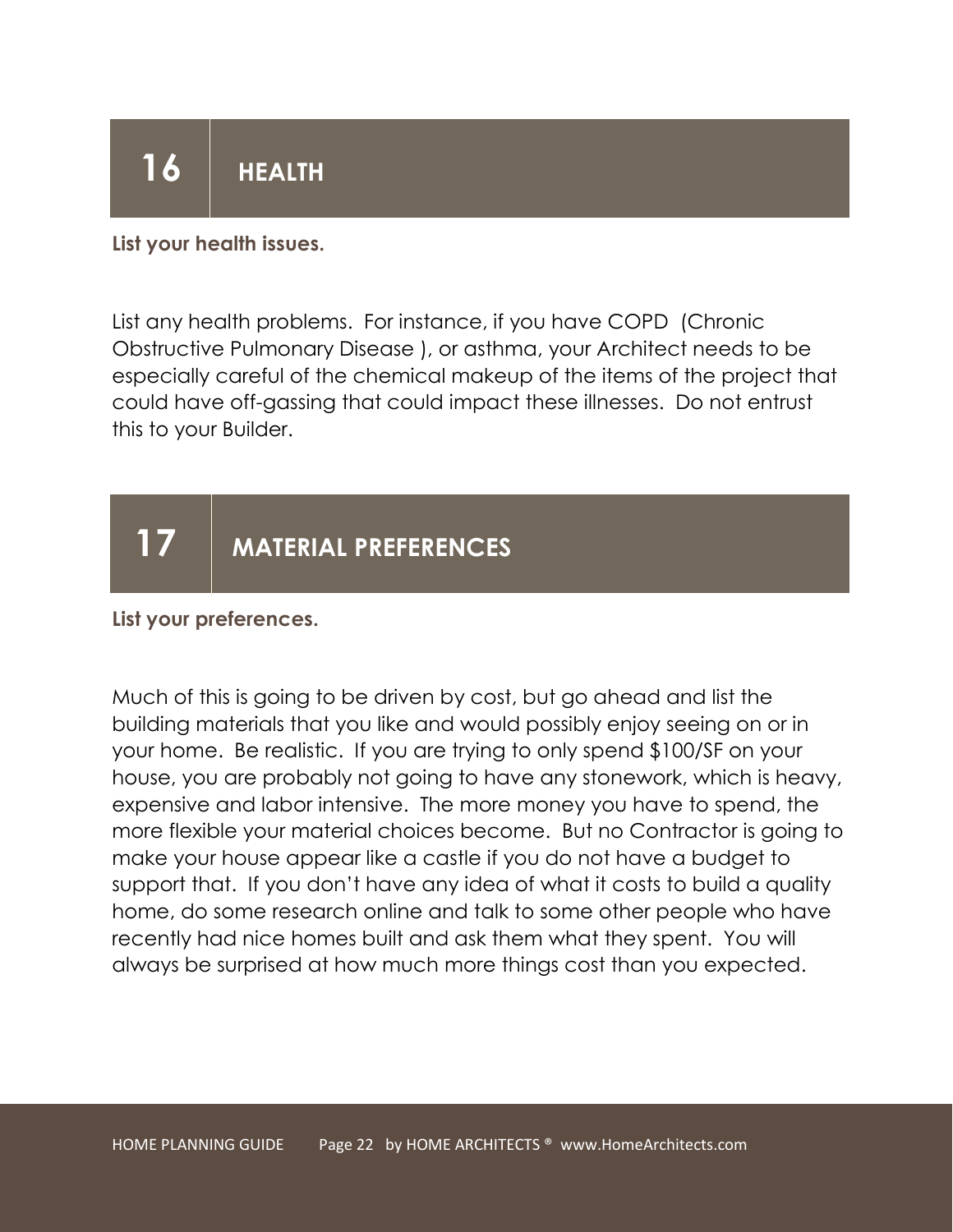### 18 | BUDGET / CONSTRUCTION COST

#### Construction costs vary.

This can and does vary significantly across the USA and also for the size, type, level of detail, topography and location/remoteness of your property.

When you buy land in the middle of nowhere, you are likely going to pay more for your construction, because the Contractors are going to have to drive farther and longer to get there and to return home each day. Most home projects have over 50 subcontracting companies involved and likely over 150 people that help to physically build the house and grounds, so just multiply your drive from the nearest metro area x 150 x perhaps 1/3 of your construction length in days to get an understanding of the impact your location will have on the cost to build your home. HOME ARCHITECTS ® have seen home construction costs vary from as little as \$65/HSF (Heated Square Feet) in certain parts of Arkansas for builder's low end tract housing to over \$1,000/HSF for fancy Rocky Mountain ski-homes on the sides of cliffs. Most of America lies somewhere in between these extremes, depending on your location, resources available, complexity and site characteristics. \$100/HSF is considered difficult to achieve for anything other than a carpet and painted drywall approach with ultra-simplicity and few windows. \$150/HSF may be the middle ground, and \$200+/HSF for nicer homes with some level of interest and nicer finishes, inside and out. Do not assume that these numbers necessarily apply in your area. That needs to be determined.

And this is the most important thing to remember about the cost of your house:

Who controls the cost most?

YOU.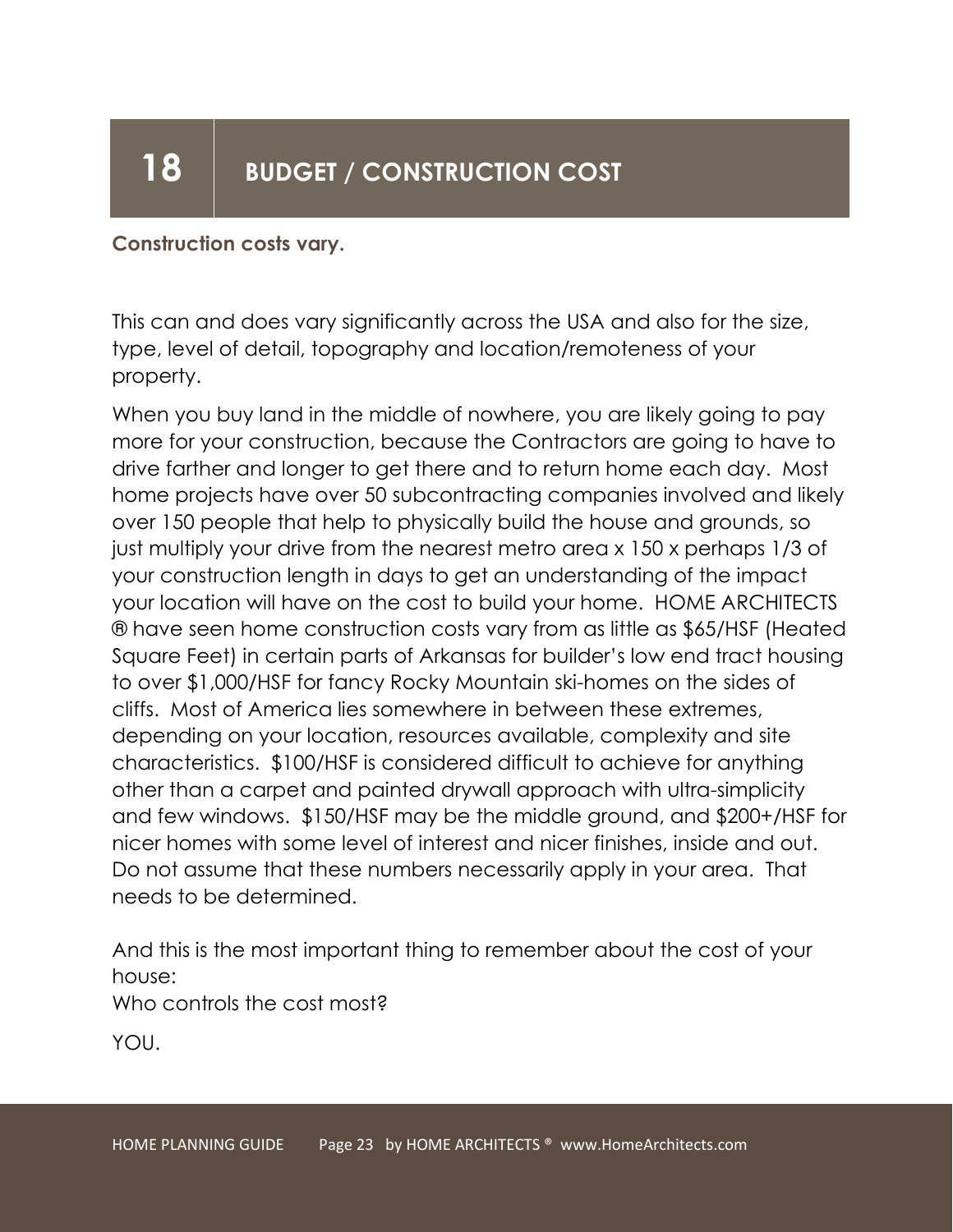And your chosen General Contractor.

What do we mean by "YOU?" Well, you are the one that wanted all that size (square footage), aren't you? And you wanted all that stone, and granite counters, and upper end appliances, and upgraded roofing and on and on. And you are the one who decided on where to build it: you selected the land and all that comes with it, including perhaps steep slopes? When you look in the mirror, you are looking at the main person who determines your construction cost. There are no Contractors who give away basements (which is a common myth) or extra square footage, or more glass area for nothing. Don't kid yourself.

And what do we mean by "your chosen General Contractor?" He's the guy or gal that is signing their name in blood to their agreement with you to build your house for either a specific fixed dollar amount, or for a fee percentage. How much they want to charge you can be governed by many factors:

a) their overhead.

b) their perceptions of how much you want them to do the job (beware of making them think they've got the job).

c) how much competition there is around them.

d) debt they owe or other purchases they would like to make, using your job as the profit center.

- e) increases in the cost of materials and labor.
- e) other items.

Do you or the Architect control any of those? No.

So when you think about your budget: just because you want to build it for a certain dollar amount, or dollars/SF, does not necessarily make that happen. You may have been unrealistic in your initial goals. Many people these days budget between \$150/HSF to \$250/HSF. Reality often lies somewhere between those amounts, depending on particulars. And HSF (Heated Square Feet) may or may not include the garage, decks, porches and other items. Sometimes it does. Much depends on the economy and what you want.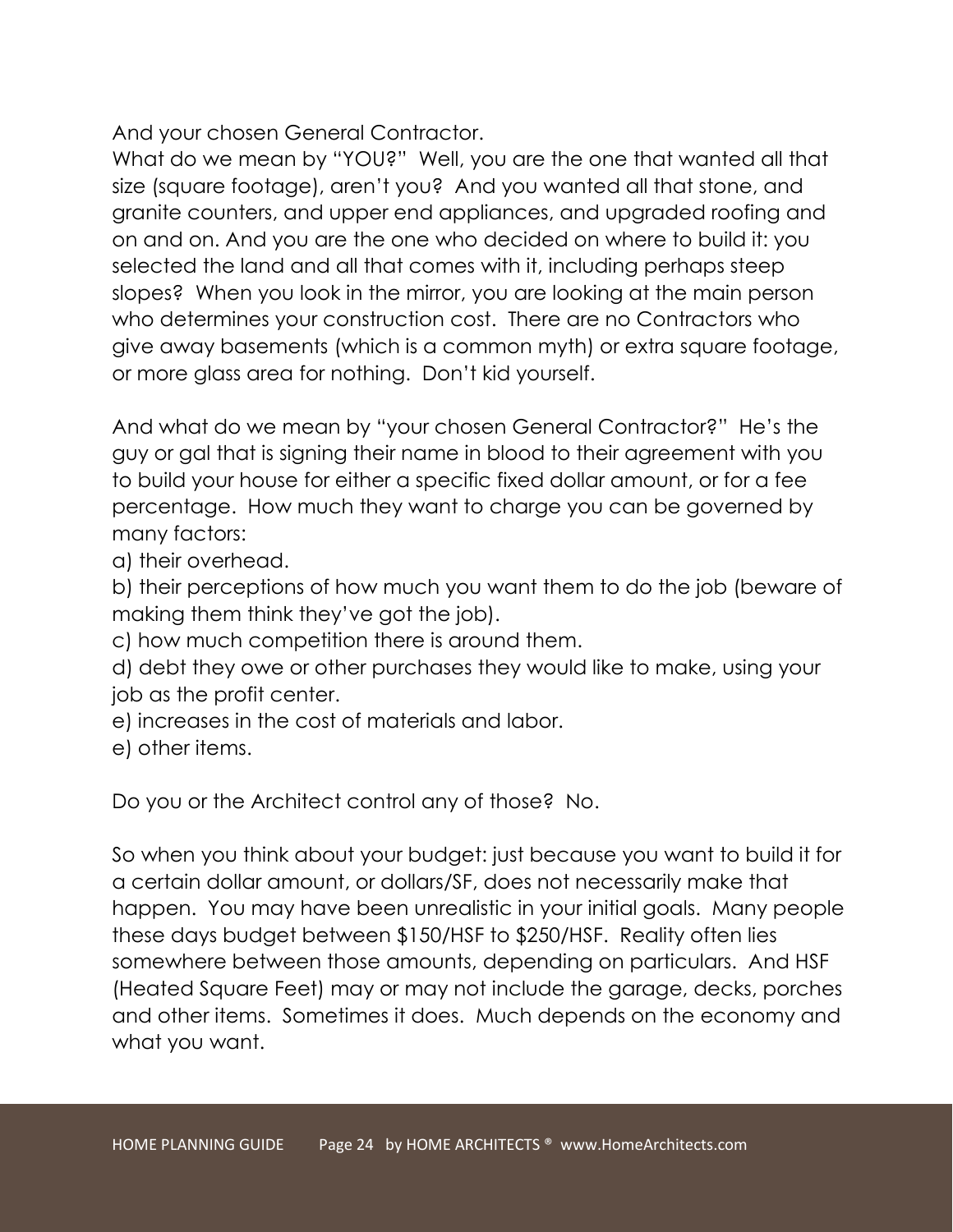Do the math. Most people do not. It is really easy. Here's an example: say you want a 2,500 HSF house and want things to be fairly modest and simple and not have a garage, but you do want a small front porch and medium rear porch. Okay, let's try \$165/HSF x 2,500. That = \$412,500. If it actually costs \$180/HSF, then that would = \$450,000. And if it costs \$200/HSF (because you have wood floors and ceilings and several other nice features), that would = \$500,000. Your home could be more or less, depending on what you want to have and how much you are willing to pay.

At this point we would like to share with you a peculiarity of psychology of the home buying, home-building public. It is not well known, but nonetheless it exists. We call it: "I believe I am going to get the lowest prices in the history of the Universe to build my house and get everything I want and even more for less" syndrome. Not very catchy, but that does describe it accurately. EVERYONE seems to believe this, at least before they receive the actual price from the Contractor. Perhaps if people faced the reality of what their homes were actually going to cost them in the end, they would not venture forth to do them. Perhaps they engage in this self-delusion in order to allow themselves to proceed. Therefore: always have more money on hand to build your house than you think it will cost. In the end, it may very likely cost you 10%, 25%, 50% or 100%+ more than you first imagined.

One of the main reasons for budget overruns: you want what you want and you are going to do whatever you have to do to get it. Which includes fooling yourself and not believing more experienced people like Contractors and Architects. If you really want to contain your costs, listen carefully to your Architect. He/she will never guarantee you what your project might cost (because no one is going to take that liability from your shoulders for underwriting what your dreams may cost). However, they can certainly share with you that your house is getting too large for what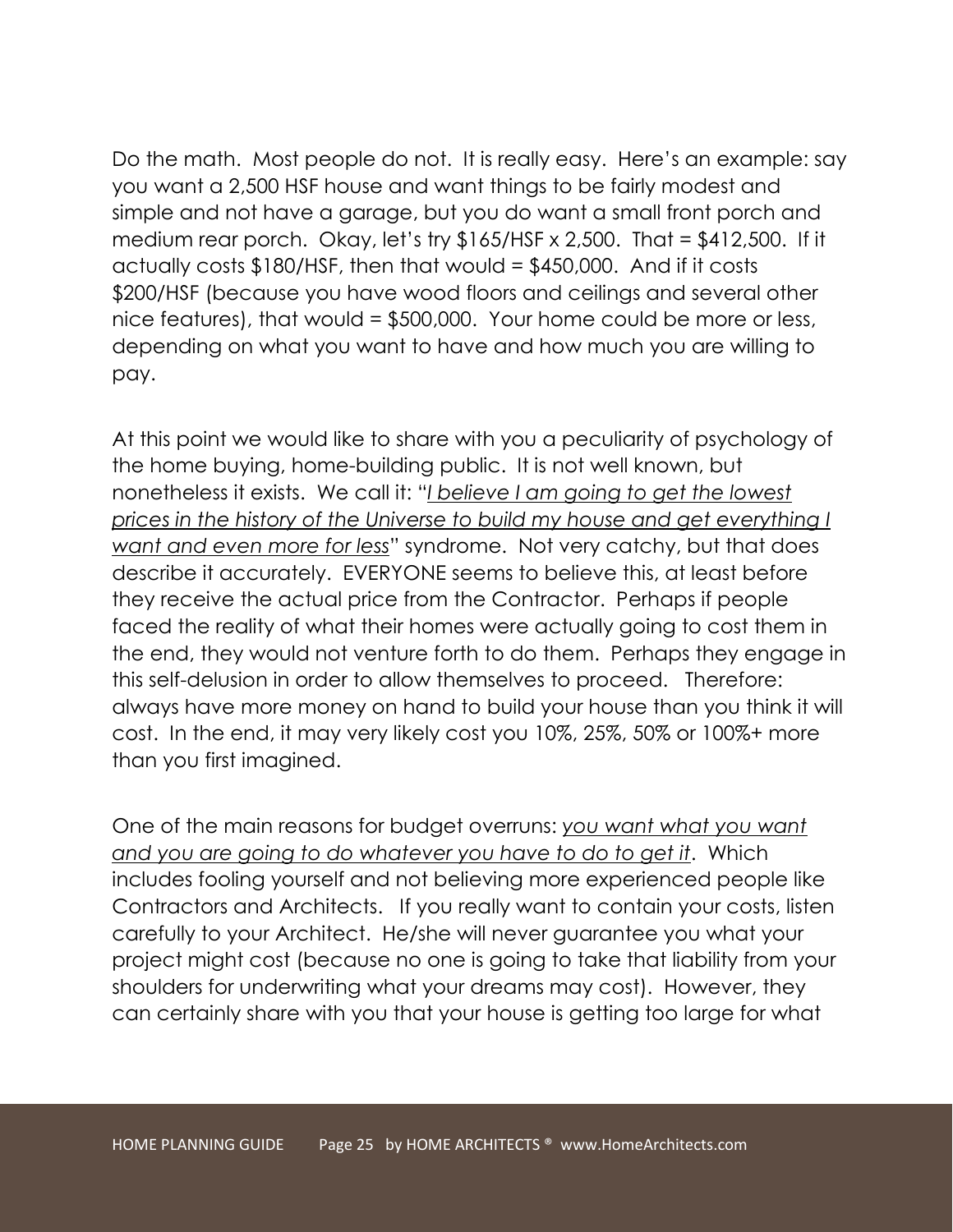you wanted to spend, that certain materials are too expensive, or that certain locations (like steep land) will greatly increase your costs.

Another main reason for cost overruns: someone you know said that their builder built a house similar to what you want for \$75/SF. So you kid yourself that this will happen for you and you proceed, including anything and everything you could ever want, even though experienced people, like your Architect and others warn you that what you are doing will greatly increase your cost of building. You ignore these learned people and plunge ahead. Then, one day, when the designing is done and you are getting hard prices that are going to be fixed on a contract with a Builder, suddenly the price has doubled.

What could have happened? Well, what happened is: that Builder finally understood the steepness of your site (rather than the flat one where he built a house for less) and he finally reviewed all the drawings and specifications and finally understands the detailed nature of what you truly want. You want heart pine floors (as opposed to the white pine he had in the other, cheaper house). You want granite counters (not the plastic laminate he used in the cheap house). You want thousands of square feet of stone cladding on your walls (not the pine he used on the cheaper house). You want a 4 car garage (not zero garage in the cheap house). It all adds up. It comes down to what you want and there is a day of reckoning where the person to build it will in fact charge you what it will cost + a profit + overhead number. There is no amount of negotiating that will make an out of work Contractor build your house for less than it will cost him to build it. He'd be better off fishing. At least he catches something to eat.

What to do to correct this situation: LISTEN to your Architect. He/she will share with you when you are requesting things that appear to be straining your budget. This is sensitive territory for an Architect. They want you happy. They don't want to disappoint you. However, they don't want to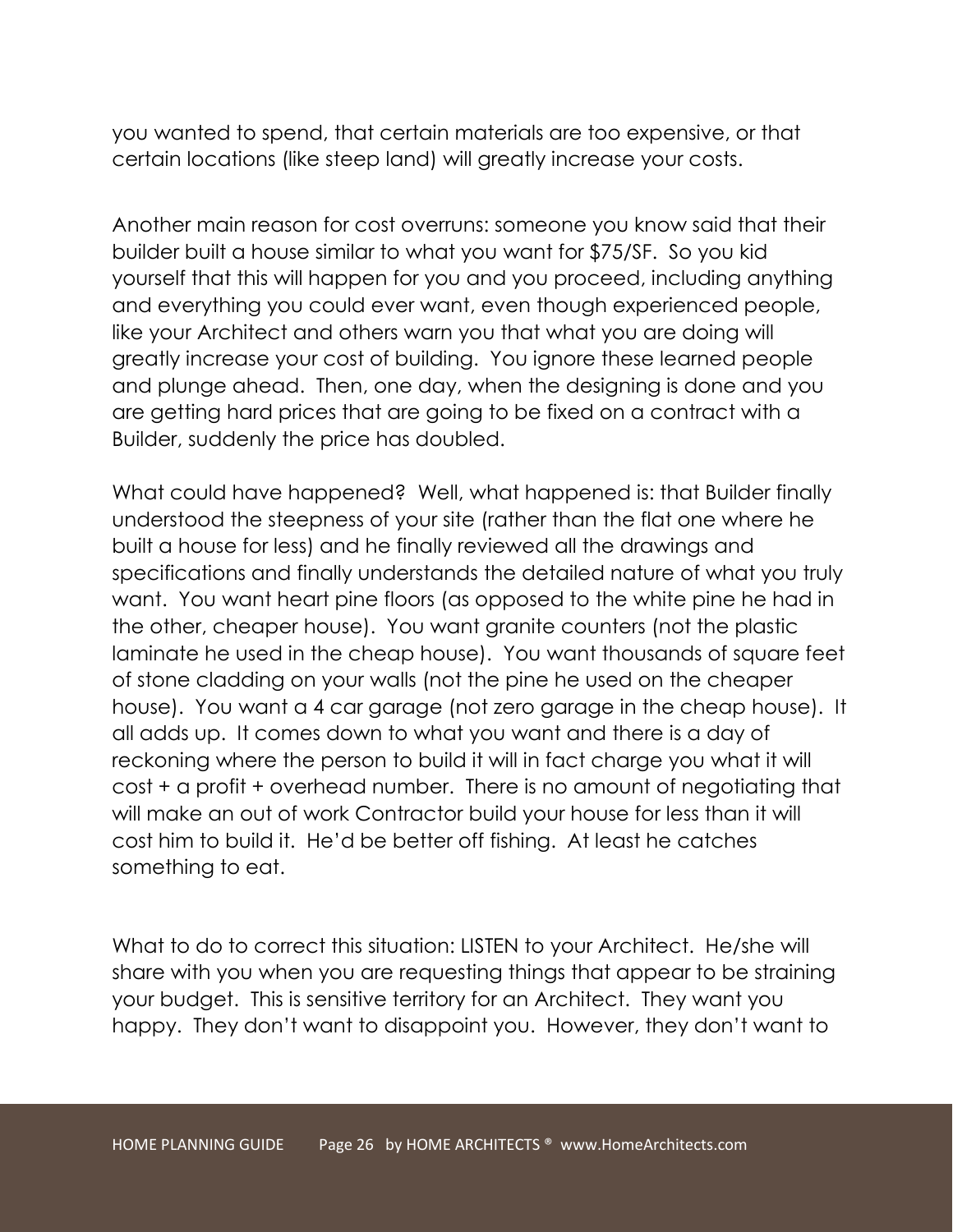be blamed that your project costs more than you want to pay for it, either. So, the Architect isn't likely going to harp on this subject, beyond a simple comment once in a while. Listen to those and heed them.

### How Your Architect Can Help you Control Costs

This is really getting into architectural document production techniques, which firms like HOME ARCHITECTS ® have mastered, over decades of experience on billions of dollars' worth of design, planning and construction. And this really has no place in this particular book, which is focused on the things YOU might want to check before proceeding with your project. However, budget is such a critical issue that at least we will touch base on this subject. If you would like to hear more about this, please contact: Rand@HomeArchitects.com 828 . 269 . 9046.

### HOME ARCHITECTS ® method of cost control:

When creating the design and Construction Documents, this architectural firm lists the "goodies" (higher-end features that are sure to become budget busters or that are certain to cost more) as "Owner Optional Upgrades". The firm typically has about 10 +/- of these options. In this manner, the Base Bid items are the most economical and reasonable way to build the project, within the boundaries of what the Architect feels is prudent design and construction techniques and materials. The Base Bid is still of reasonable quality and durability.

The Optional Upgrades are like dessert: an a la cart menu of tasty features that the Contractor is requested to price. Then YOU make the choice if you want some, one, or none of those higher-end features. That places YOU in charge of how much you spend. Sounds easy, doesn't it? It actually takes quite a bit of experience and skill at assembling documents, specifications and bid forms to coordinate this. Something the HOME ARCHITECTS ® have mastered over decades. That is enough of this subject, which has strayed from the main topic of this book.

You should mention to your Architect that you would like to build your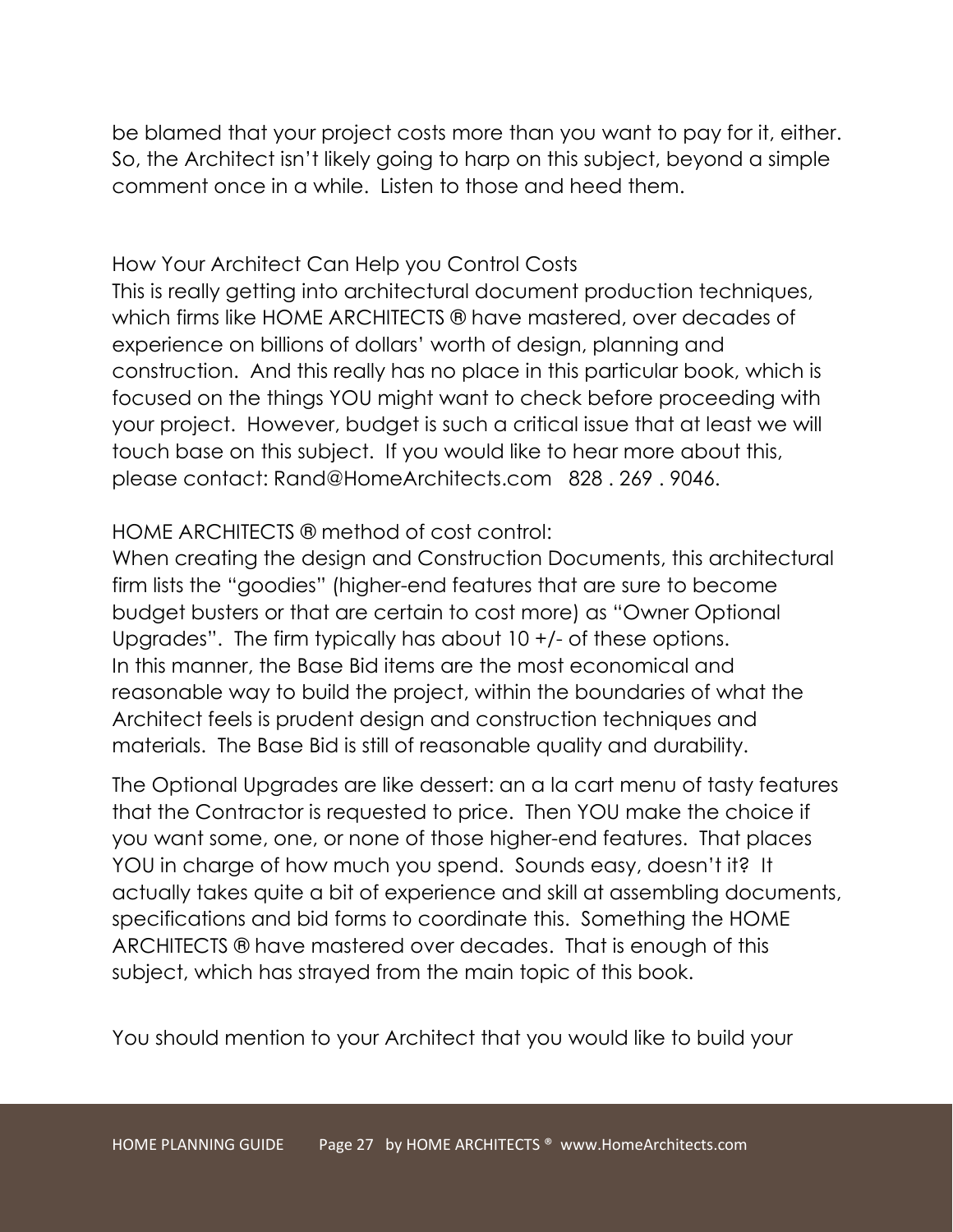house for \$\_\_\_\_\_\_\_\_\_\_\_. Or for \$\_\_\_\_\_\_\_\_\_/ HSF. And then discuss that with the Architect as to how to achieve that. If you are at the lower end, say goodbye to almost all or most of your "'goodies." Even though Architects are creative people, they cannot produce a large design with stone turrets and marble floors for \$100/HSF. If you have a more reasonable \$/SF budget, you will have an enthusiastic response.

Please do NOT blame your Architect for your desired wants and for possibly unrealistic financial goals. You want an Architect that will tell you the truth, rather than surprising you later. No, your Architect will not provide you with a cost estimate for the construction. If they do, they are fools. There is no Architect that can accurately predict what any Builder will charge you to construct any particular design. That implies liability. Your Architect may have an idea of the possible \$/HSF but he will not guarantee this. He is not an insurance company. He/ she runs a design firm.

Listen to his/her input carefully and believe them. Work with them to adjust your project in the early stages before it will cost a lot to alter the design. Don't insist on more square footage if you don't want to pay for it, or for higher end materials if you don't have the cash to pay for that. In other words: be realistic. Understand that you will have to pay for what you want. That is not the Builder's problem or the Architect's problem. That belongs to you. Probably not what you wanted to hear: the Truth.

THE VALUE OF AN ARCHITECT: Now then: your Architect CAN make your house LOOK more expensive and more interesting than it actually costs to build. It's called "curb appeal" and the "Investment in the Design." Your Architect is trained, experienced and licensed to produce outstanding designs that look wonderful. And humble doesn't have to be bland. Trust your Architect to design a very nice house for you that looks pricier than it really was. That's one of the values of using a licensed Architect. They take their role in the project very seriously and will go above and beyond the call of duty to please you and to create a great design that is lifegiving and beautiful. And your Architect will do whatever they can to be your friend and try to help you meet your objectives and to help you have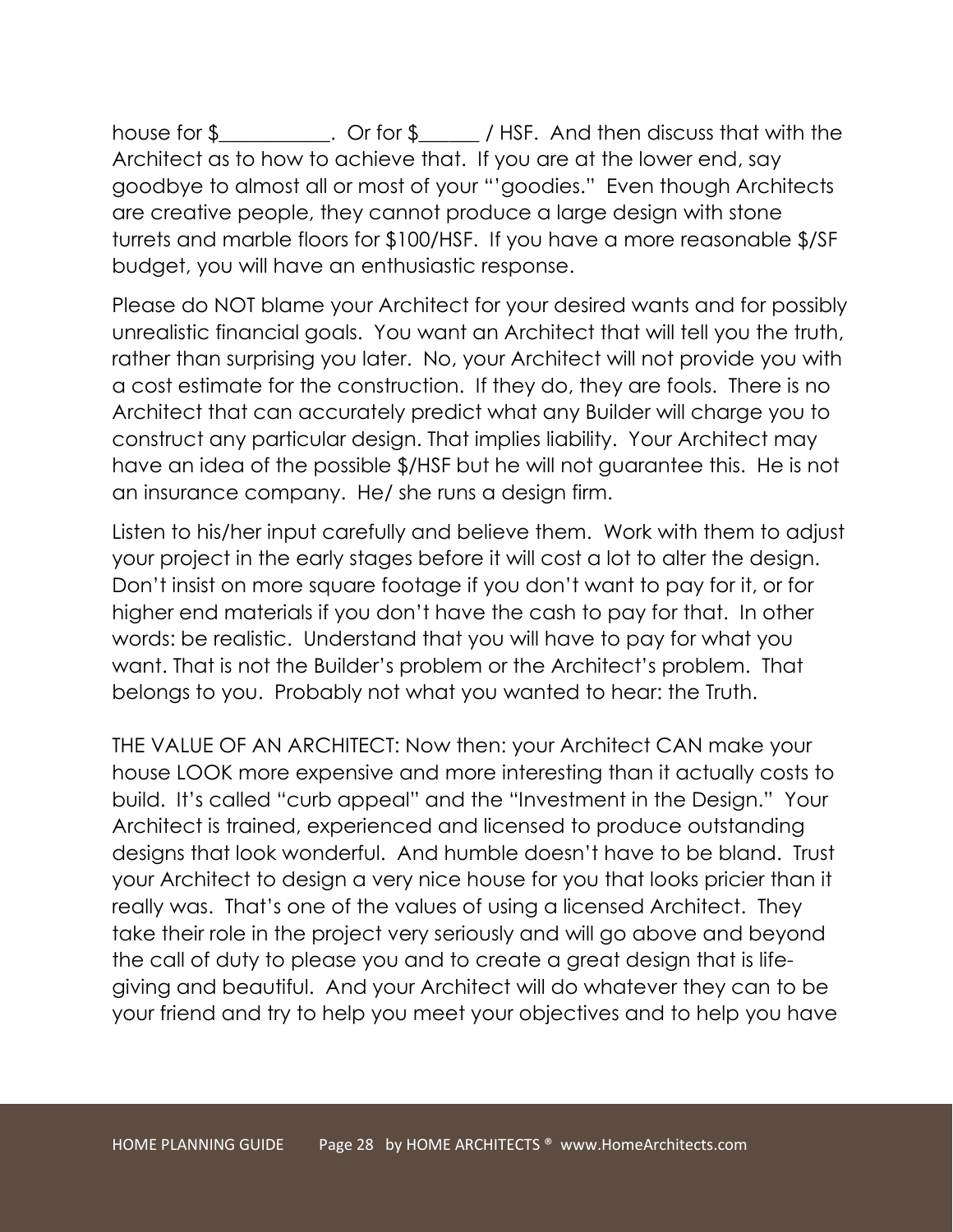fun in the process. And they just might save you some money as well, due to their efficient planning & designing.

### 19 SITE FEATURES

If you know about them, ask the Surveyor to locate them.

If you are very familiar with your land, and you know where certain nice features are located, make sure you mention these to your Architect, before he coordinates with your Surveyor. Why? So that the Architect can list these features to be located on the Survey by the Surveyor. Then, these nice features might be able to be incorporated into the design. Don't keep them a secret.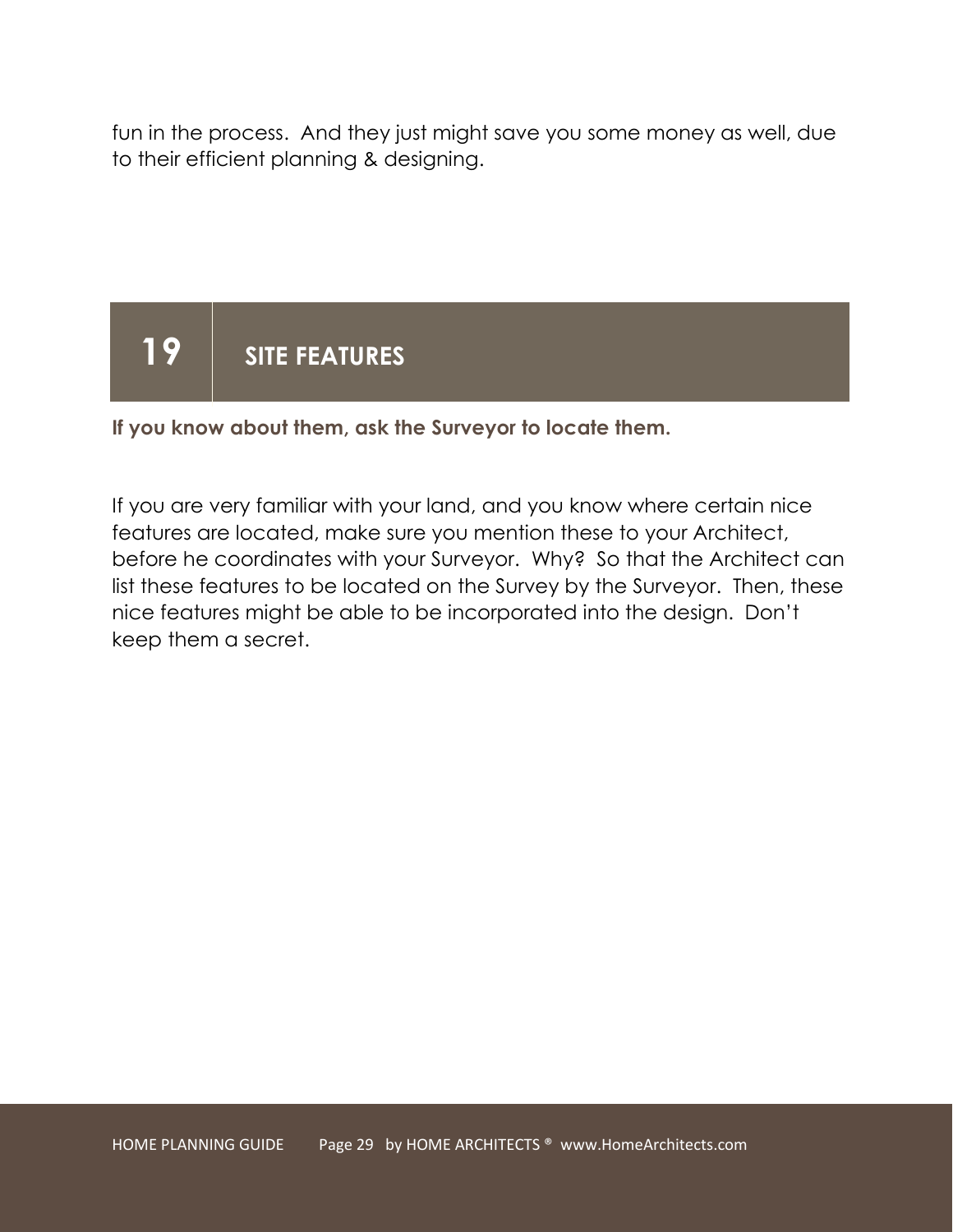#### You can buy these directly.

You may feel that you have to be very focused on telling your Architect or Contractor what tile, appliances, toilets, sinks, bathtubs & light fixtures that you want in your house. Don't stress about this. Architectural firms like the HOME ARHITECTS ® will specify in their documents that YOU are going to provide these and that the Builder will install them. This also saves you tens of thousands of dollars in Contractor and Sub-Contractor mark-up. Because you are going out and buying these items. You do not bring them home. The Contractor calls the warehouse for them when he is ready for them. More detail about that in another book by the HOME ARCHITECTS ®.

Therefore, in terms of what you feel you have to inform your Architect about, this is not critical. And buying these yourself can not only be fun, but it guarantees that you get exactly what you want. And these items come off the bottom line of the Contractor, so your house costs less. Some Contractors may complain about this practice, but these days, this has often become standard practice. You want a Builder that accepts this. No one deserves to charge you extra for what you, yourself went out and bought. So: do research these items and make sure that anything involving a particular size, like the appliances has manufacturer cut sheets (electronically linked is preferred). And provide this information to your Architect. Because: if you don't, what you want may not fit! It becomes your responsibility to give the Architect the list of what you want and the associated sizes and utility connections. Which means the easiest thing to do is to copy and paste the electronic pages from manufacturers' catalogs and forward those URLs to your Architect. He/she will take that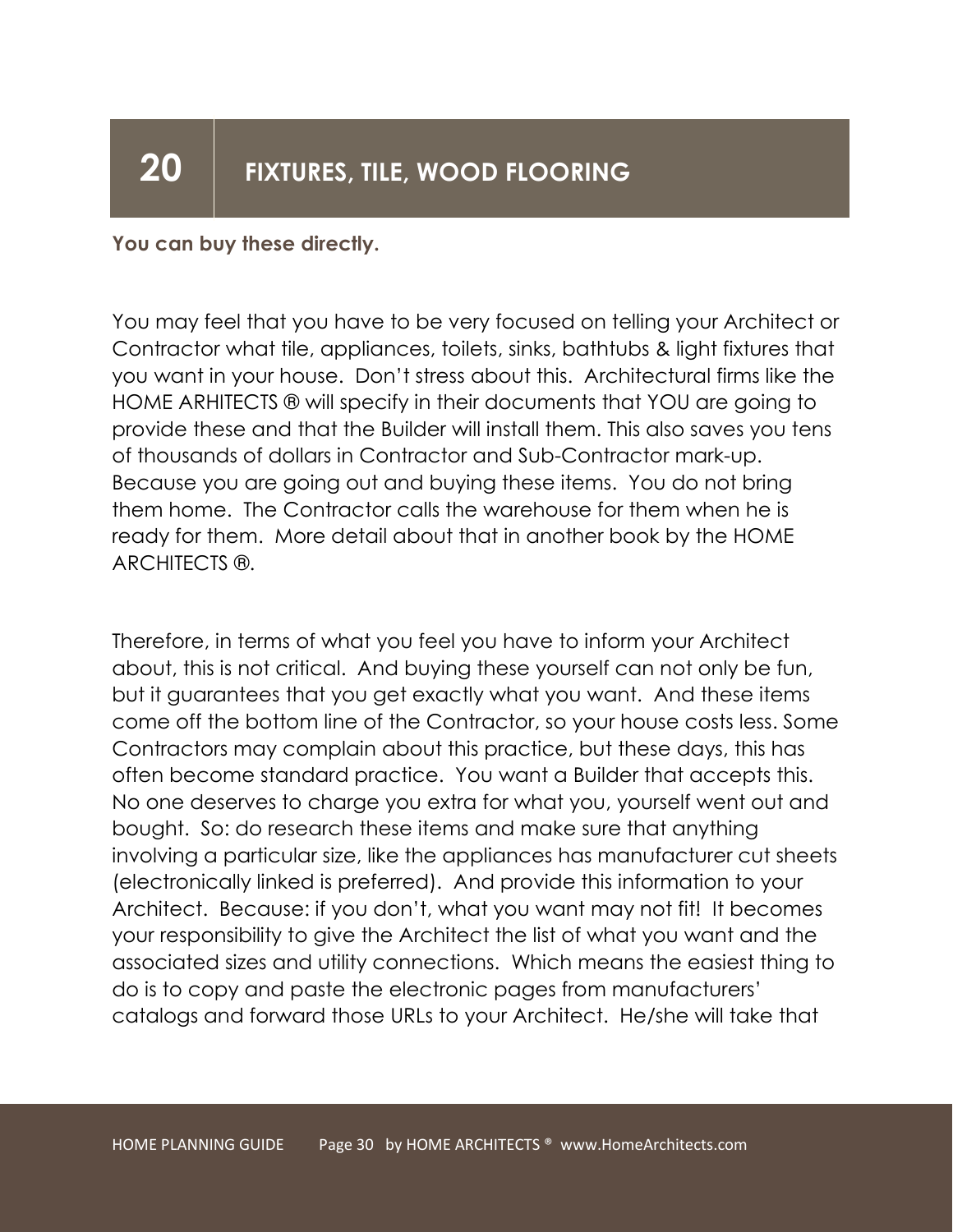information and incorporate those sizes and connections into their documents so that what you want will work and fit.

### 21 | TIME SCHEDULE

#### This can vary.

You may want to schedule the design and construction of your project. Allow 2 months to 6 months for design and at least a year for construction. The Design Phase can take more or less, depending on you. Why you? Because your Architect will typically stop his work while you are reviewing what he sent you and until you approve him to proceed. If he can't move forward until you allow him to do so, you are the one controlling that time span. So, the time beyond a couple of months is normally attributed to client review/stop/start time.

Regarding construction time: the smaller and simpler the project, the less time it will take. The larger and more complex the project, the more time it will take. If you are building a huge castle; it may take years, not just months. So: it all depends.

Pretty simple logic there. And if you make changes to the design or to the under-construction project, that will add more time to your overall planned project schedule. Plan on several changes in your schedule. Nothing proceeds exactly as you may have imagined it. And be careful of getting too hung up on everything happening with precision timing. Especially if you are new to this. Let's face it, this is not a triage unit on the front lines of a military conflict somewhere. This is a nice house for you, perhaps back in the woods. An extra few months probably won't make much difference in the grand scheme of things. But it would be good to have a general schedule, just so you can plan your life in large chunks.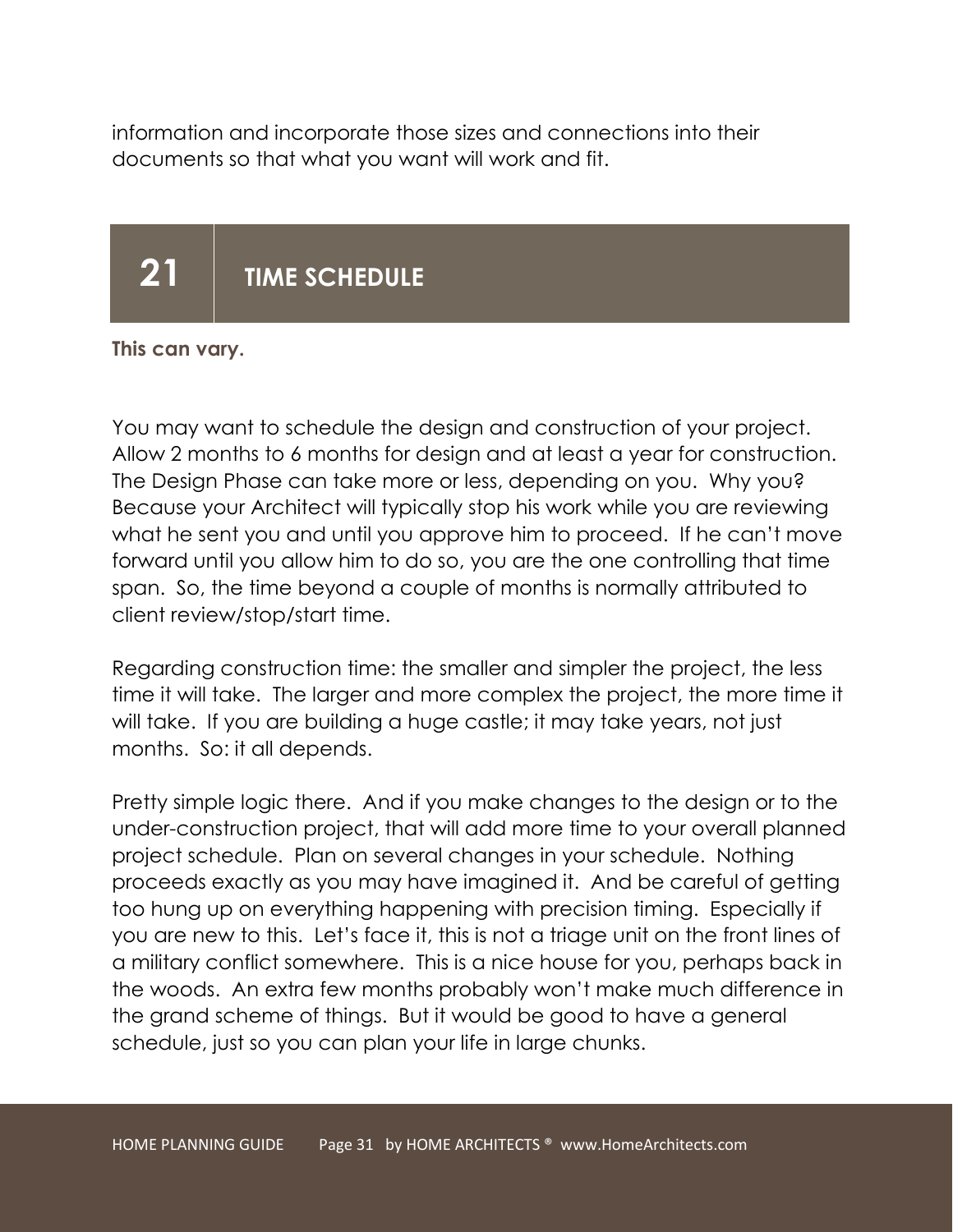If you want to get serious about scheduling, your Architect can put your project's construction onto a spreadsheet and then request that Contractors provide a construction schedule. Most builders don't like doing this, as it then puts them under the gun and they would prefer not to have that pressure. How critical the timing of your project is must be your call. Word to the wise: be careful of insisting on a strict short construction schedule. Your Builder could decide to charge you extra for added manpower he might have to engage to make that happen and he won't do that for free. Better to let your Contractor suggest a time frame, then add another month to that and have that be in your agreement with them. That way, they won't feel that you are pressuring them. But this is again steering away from the main topic of this book, which is to have a list of things to help you prepare for your project.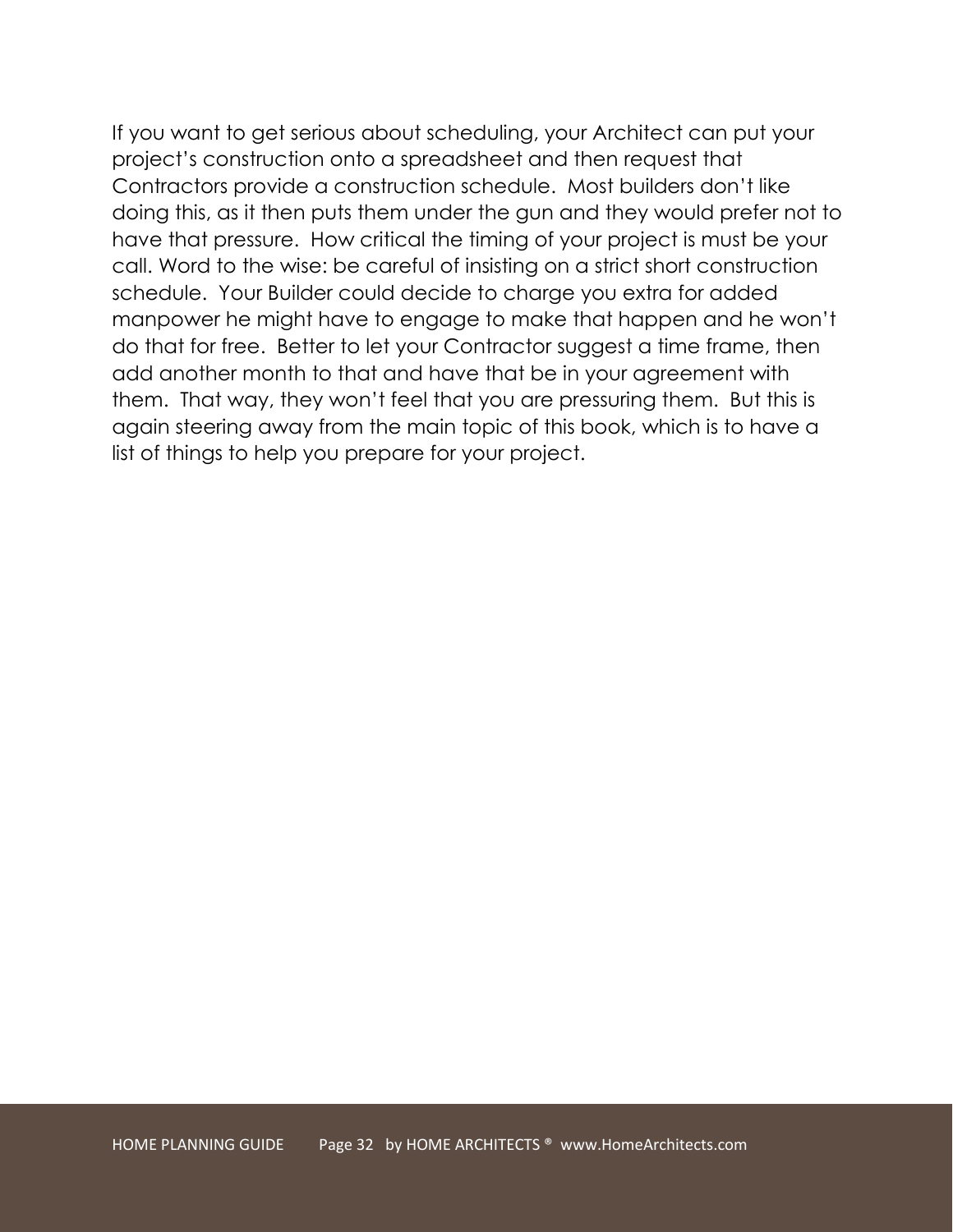# 22 DREAMS

They are your dreams. Describe them.

Now is the time to dream about what your house can become. If you have a particular fantasy that you have always wanted for a feature for your dream home, and that is realistic for your budget, NOW is the time to mention those things. Only you can know what they are. Things like:

Equestrian barn

Hot tub on an outdoor deck

Firepit on an outdoor terrace

Car wash in your Garage

Whatever you may have dreamed about. Get them out now & list them.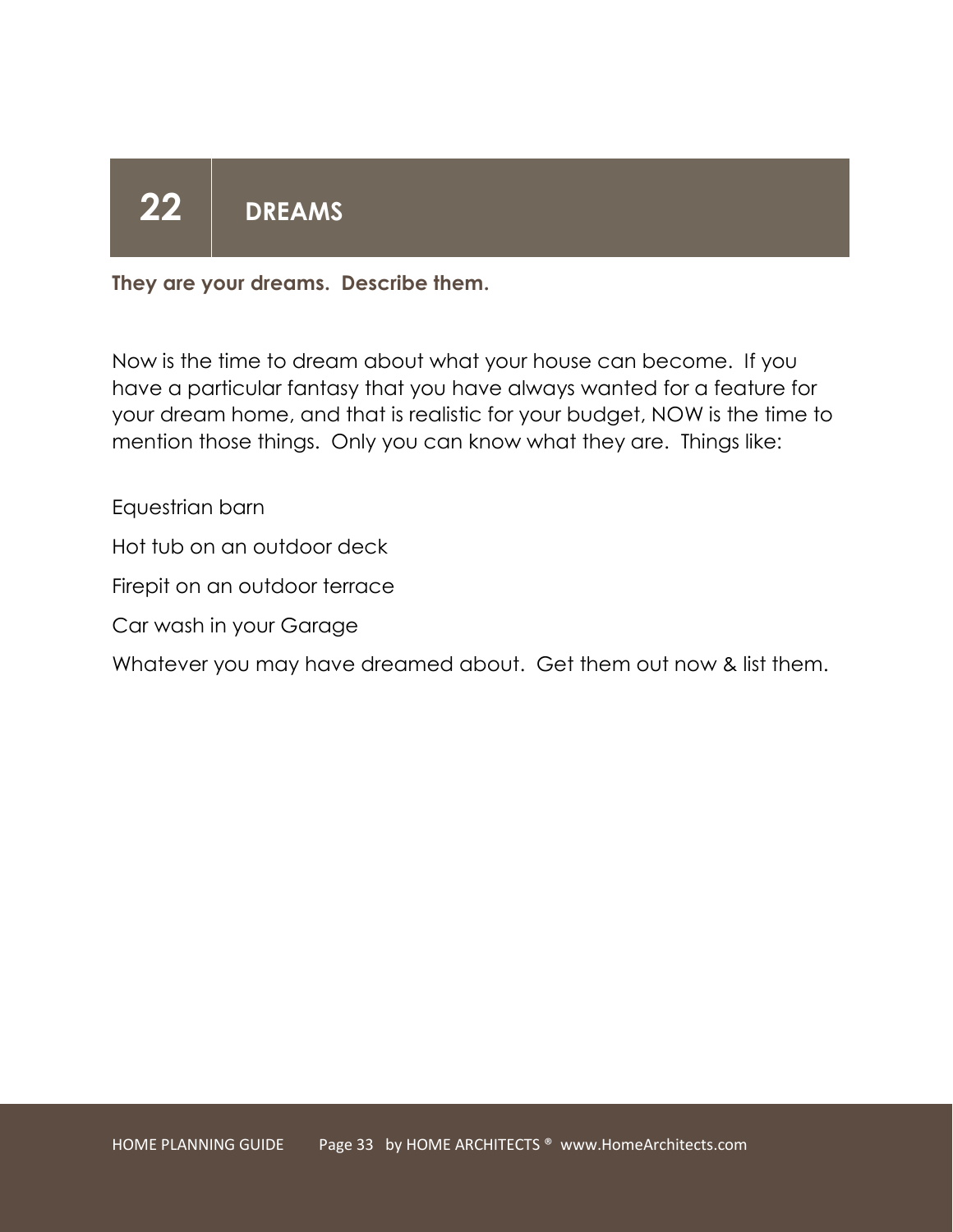### 23 OLD FURNITURE

#### Beware of saving something that costs you more to keep it than to leave it.

My wife, Merry, is a real estate broker. She sometimes has a client that insists that she find a house for them that fits all their old furniture. Some people have giant sectional sofas and this means that normal size houses won't fit their furniture. So they end of buying a much larger house costing hundreds of thousands of dollars more than if they would have donated their furniture to charity, taken a tax write-off and used the savings to buy new furniture.

This is not a wise course of travel. It is economically wasteful. You are cutting your nose off to spite yourself. Is it more important that you save a few thousand bucks to buy new furniture or to save hundreds of thousands on the cost of the house you are buying? Beware of self-imposed false economies like this. Listen to your Architect. Unless you have sentimental reasons to hang on to aging furniture that is of an odd size, you may be better off buying new.

And what is the point of mentioning this? Well, the same principal applies to a new home being designed and built for you. Do you really need for your living area to be 12' longer, just to fit that old sofa? The cost could be \$50,000 or more added to the cost of your new house. And at some point, you are going to be faced with wanting to have some cost reductions of your proposed new house (see Chapter 18). Don't go crazy with old furniture. Don't let it dictate reasonable room sizes.

All that being said, if you do have existing classic furnishings that you would like to use in the newly designed home and they are of reasonable, normal